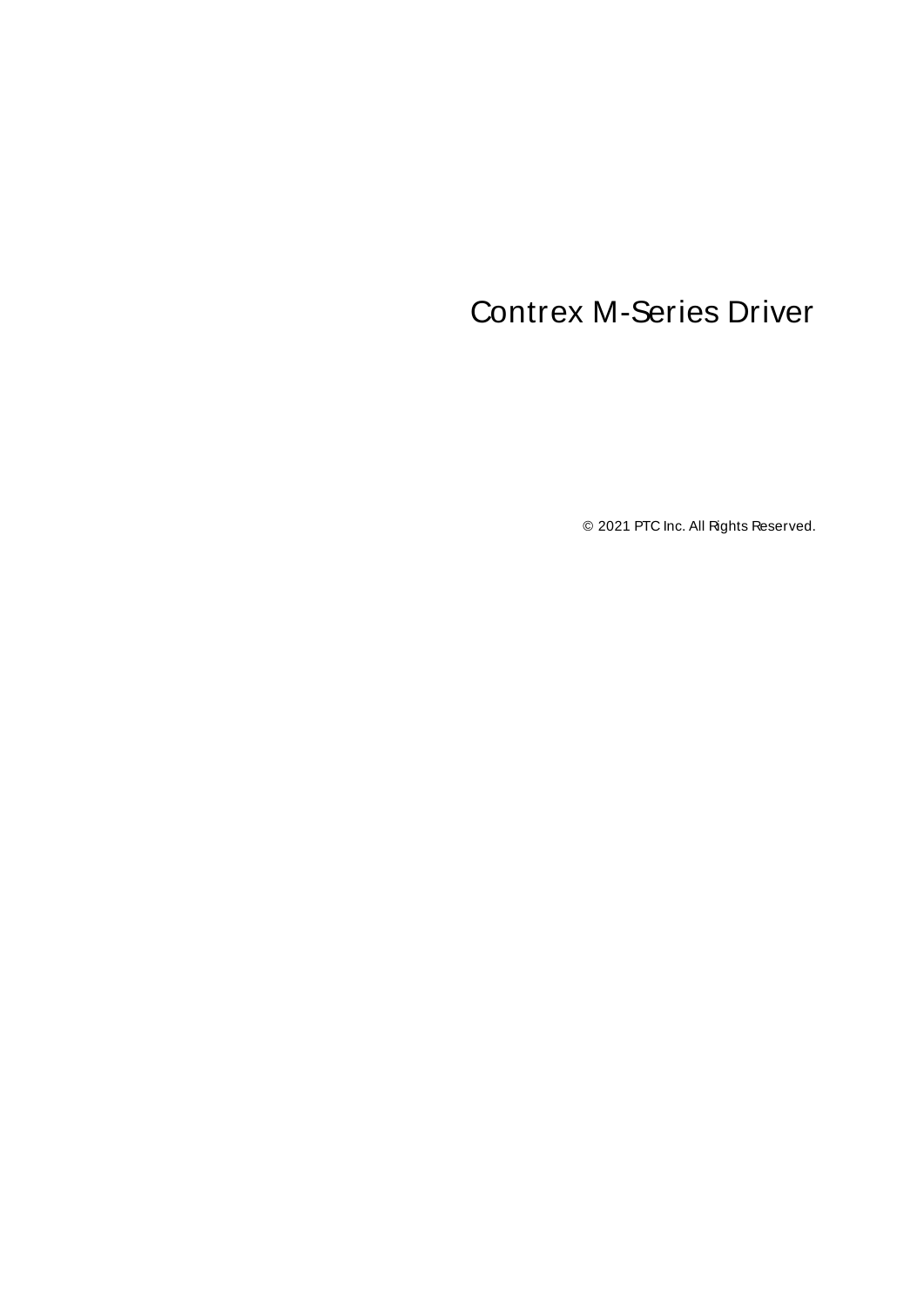# <span id="page-1-0"></span>Table of Contents

| Address' <address>' is out of range for the specified device or register  26</address>       |
|----------------------------------------------------------------------------------------------|
| Device address ' <address>' is not supported by model '<model name="">' 26</model></address> |
|                                                                                              |
|                                                                                              |
|                                                                                              |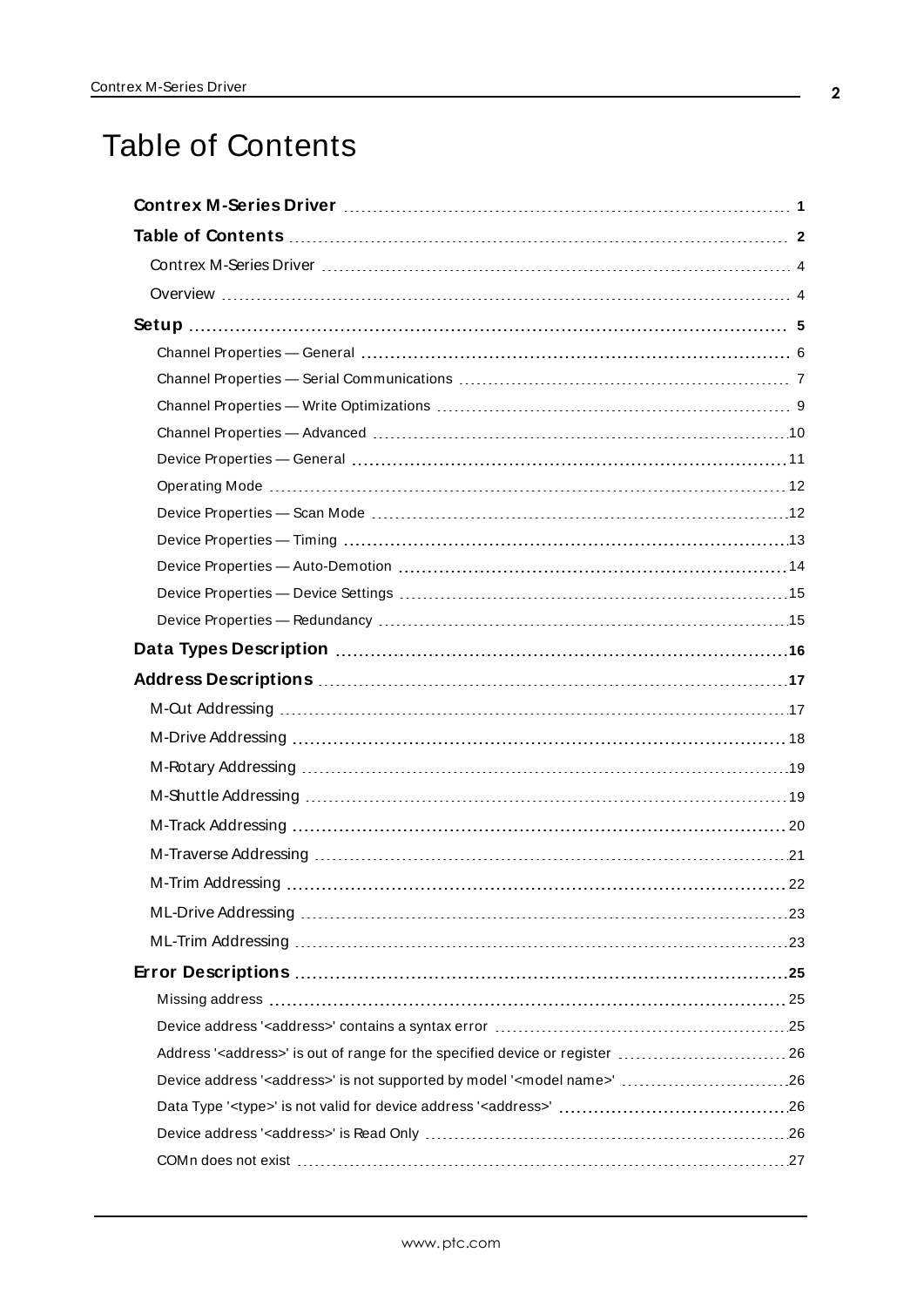| Unable to write to ' <address>' on device '<device name="">.' Contrex Error (<error code="">) <error< td=""><td></td></error<></error></device></address> |  |
|-----------------------------------------------------------------------------------------------------------------------------------------------------------|--|
| Deactivating Tag ' <address>' on device '<device name="">.' Contrex Error (<error code="">) <error< td=""><td></td></error<></error></device></address>   |  |
|                                                                                                                                                           |  |
|                                                                                                                                                           |  |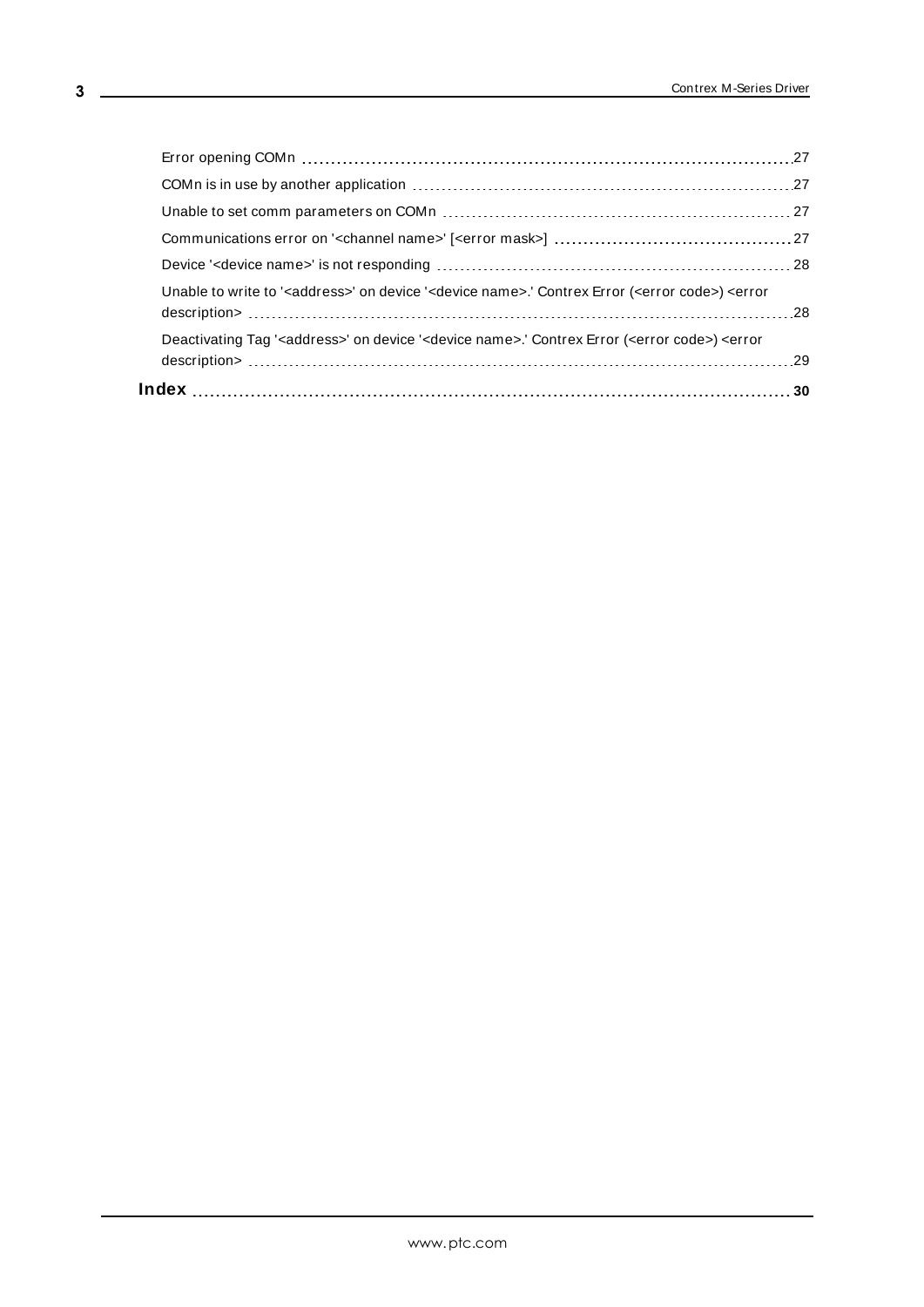#### <span id="page-3-0"></span>**Contrex M-Series Driver**

Help version 1.018

#### **CONTENTS**

**[Overview](#page-3-1)** What is the Contrex M-Series Driver?

**[Setup](#page-4-0)**

How do I configure a device for use with this driver?

#### **Data Types [Description](#page-15-0)**

What data types does this driver support?

#### **Address [Descriptions](#page-16-0)**

How do I address a data location on a Contrex M-Series device?

#### **Error [Descriptions](#page-24-0)**

<span id="page-3-1"></span>What error messages does the Contrex M-Series Driver produce?

#### **Overview**

The Contrex M-Series Driver provides a reliable way to connect Contrex M-Series devices to OPC Client applications; including HMI, SCADA, Historian, MES, ERP, and countless custom applications.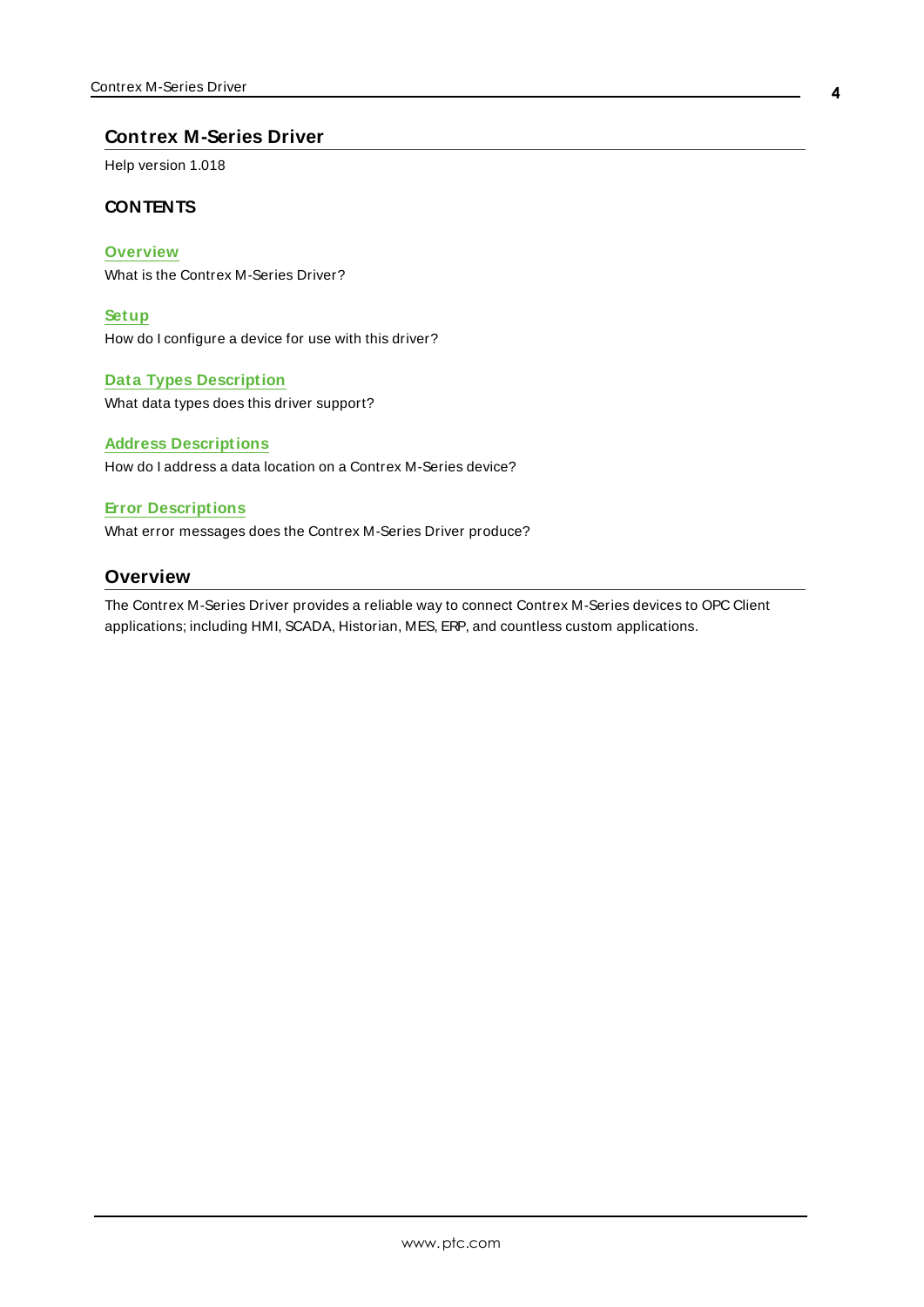#### <span id="page-4-0"></span>**Setup**

#### **Supported Devices**

M-Cut M-Drive M-Rotary M-Shuttle M-Track M-Traverse M-Trim ML-Drive ML-Trim

#### **Communication Protocol**

M-Series Data-Link Protocol (4 byte/ 8 byte). M-Drive, M-Trim, ML-Drive and ML-Trim utilize the 4 byte protocol. M-Cut, M-Rotary, M-Shuttle, M-Track, and M-Traverse utilize the 8 byte protocol.

#### **Supported Communication Parameters\***

Baud Rate: 300, 600, 1200, 2400, 9600\* \* Parity: None, Even Data Bits: 7, 8 Stop Bits: 1, 2

\* Not all devices support the listed configurations. Consult the device documentation and configuration for more details.

\*\* This is the default setting.

#### <span id="page-4-2"></span>**Ethernet Encapsulation**

This driver supports Ethernet Encapsulation. Ethernet Encapsulation allows the driver to communicate with serial devices attached to an Ethernet network using a terminal server. Ethernet Encapsulation mode is invoked by selecting it the Physical Medium property located in the Serial Communications property group under Channel Properties. For more information, refer to the main OPC Server help file.

#### <span id="page-4-1"></span>**Channel and Device Limits**

The maximum number of channels supported by this driver is 100. The maximum number of devices supported by this driver is 33 per channel. Valid Device IDs range from 0 to 32. Device ID 0 is used to identify broadcast messages. A device topic can be configured within a server that uses a Device ID of station 0. All tags and data associated with this broadcast topic will be treated as Write Only. By defining a broadcast topic in the Server project, an M-Series command may be issued to multiple controllers simultaneously. **Note:** Selecting a broadcast device with a 4 byte model (M-Drive, M-Trim, ML-Drive or ML-Trim) will utilize the 4 byte protocol. Therefore, 8 byte devices (M-Cut, M-Rotary, M-Shuttle, M-Track, and M-Traverse) coexisting on the same channel will not process these messages. The reverse is true if the broadcast device is set to use an 8 byte model.

#### **Flow Control**

When using an RS232/485 converter, the type of flow control that is required will depend upon the needs of the converter. Some converters do not require any flow control and others will require RTSflow. Consult the converter's documentation to determine its flow requirements.

**See Also: [Settings](#page-14-0)**.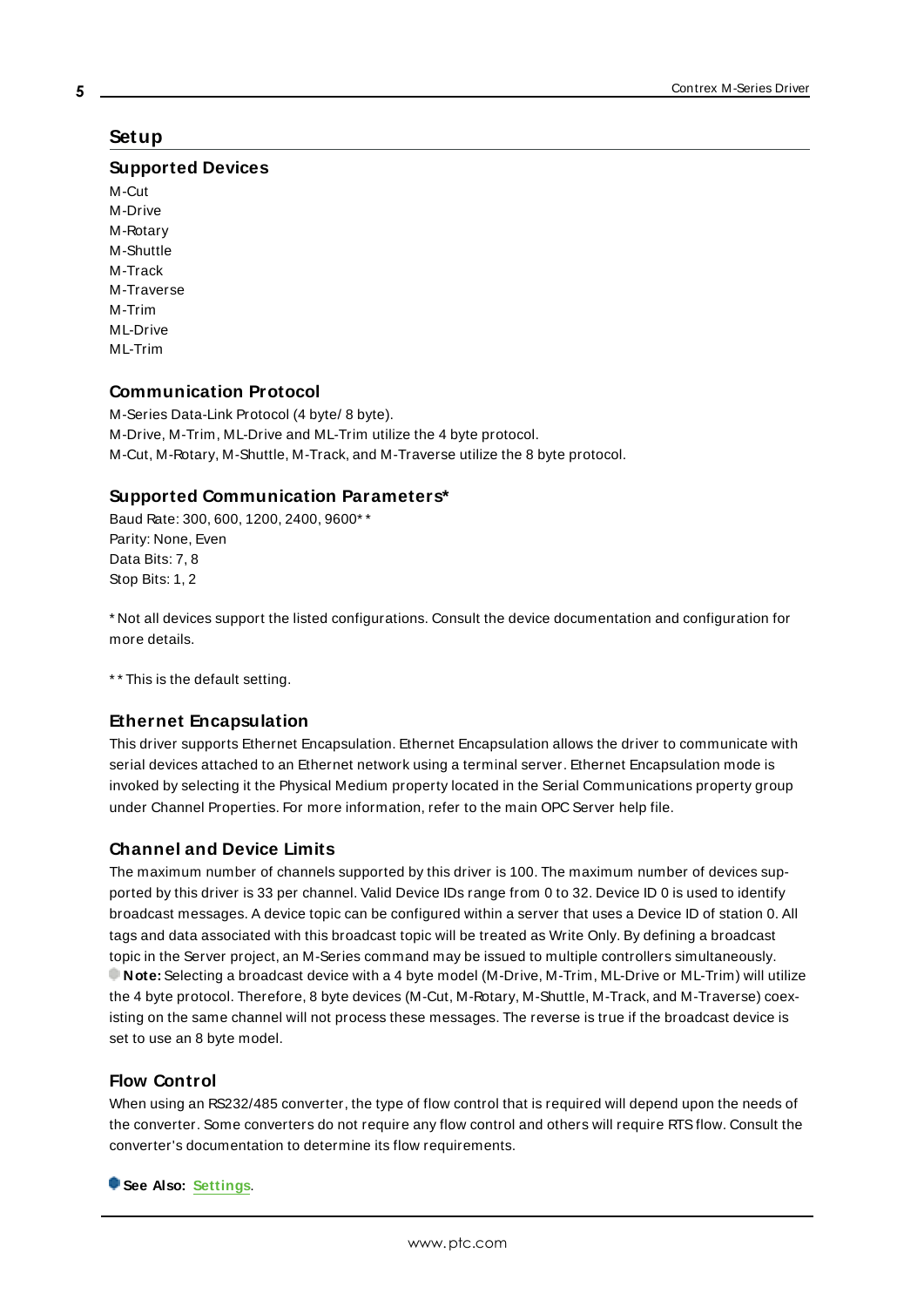# <span id="page-5-0"></span>**Channel Properties — General**

This server supports the use of multiple simultaneous communications drivers. Each protocol or driver used in a server project is called a channel. A server project may consist of many channels with the same communications driver or with unique communications drivers. A channel acts as the basic building block of an OPC link. This group is used to specify general channel properties, such as the identification attributes and operating mode.

| <b>Property Groups</b><br>General<br>Write Optimizations<br>Advanced | Identification<br>$-$      |                |
|----------------------------------------------------------------------|----------------------------|----------------|
|                                                                      | Name                       |                |
|                                                                      | Description                |                |
|                                                                      | Driver                     |                |
|                                                                      | $\Box$ Diagnostics         |                |
|                                                                      | <b>Diagnostics Capture</b> | <b>Disable</b> |

## **Identification**

**Name**: Specify the user-defined identity of this channel. In each server project, each channel name must be unique. Although names can be up to 256 characters, some client applications have a limited display window when browsing the OPC server's tag space. The channel name is part of the OPC browser information. The property is required for creating a channel.

For information on reserved characters, refer to "How To... Properly Name a Channel, Device, Tag, and Tag Group" in the server help.

**Description**: Specify user-defined information about this channel.

Many of these properties, including Description, have an associated system tag.

**Driver**: Specify the protocol / driver for this channel. This property specifies the device driver that was selected during channel creation. It is a disabled setting in the channel properties. The property is required for creating a channel.

**Note**: With the server's online full-time operation, these properties can be changed at any time. This includes changing the channel name to prevent clients from registering data with the server. If a client has already acquired an item from the server before the channel name is changed, the items are unaffected. If, after the channel name has been changed, the client application releases the item and attempts to reacquire using the old channel name, the item is not accepted. Changes to the properties should not be made once a large client application has been developed. Utilize proper user role and privilege management to prevent operators from changing properties or accessing server features.

#### **Diagnostics**

**Diagnostics Capture**: When enabled, this option makes the channel's diagnostic information available to OPC applications. Because the server's diagnostic features require a minimal amount of overhead processing, it is recommended that they be utilized when needed and disabled when not. The default is disabled.

**Note:** This property is not available if the driver does not support diagnostics.

For more information, refer to "Communication Diagnostics" and "Statistics Tags" in the server help.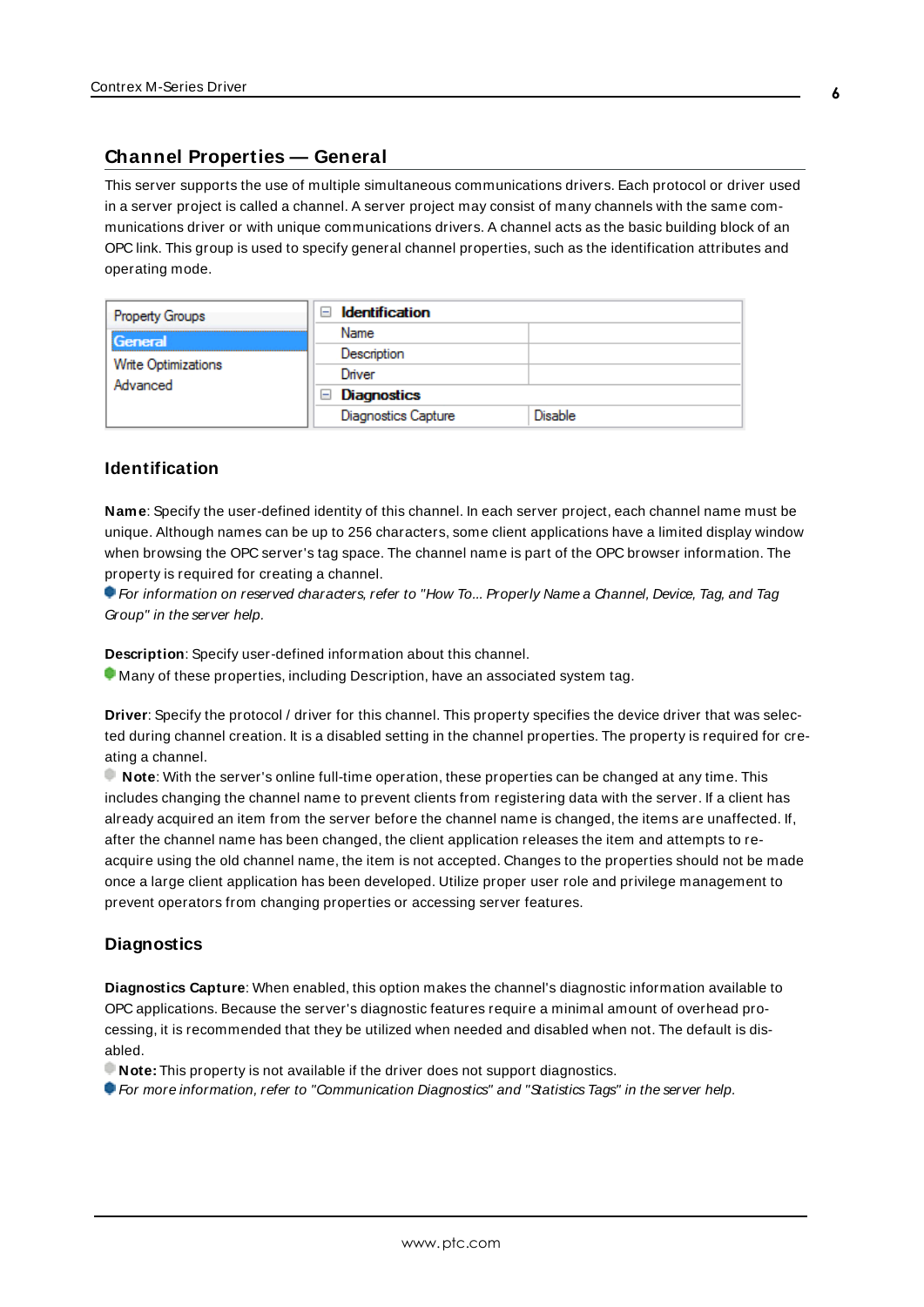# <span id="page-6-0"></span>**Channel Properties — Serial Communications**

Serial communication properties are available to serial drivers and vary depending on the driver, connection type, and options selected. Below is a superset of the possible properties. Click to jump to one of the sections: **[Connection](#page-6-1) Type**, **Serial Port [Settings](#page-6-2)** or **[Ethernet](#page-7-0) Settings**, and **[Operational](#page-7-1) Behavior**.

**Note**: With the server's online full-time operation, these properties can be changed at any time. Utilize proper user role and privilege management to prevent operators from changing properties or accessing server features.

| Property Groups              | □ Connection Type                  |                   |
|------------------------------|------------------------------------|-------------------|
| General                      | Physical Medium                    | <b>COM Port</b>   |
| <b>Serial Communications</b> | <b>Serial Port Settings</b><br>$=$ |                   |
| Write Optimizations          | COM ID                             | 39                |
| Advanced                     | <b>Baud Rate</b>                   | 19200             |
|                              | Data Bits                          | 8                 |
|                              | Parity                             | None              |
|                              | Stop Bits                          |                   |
|                              | <b>Flow Control</b>                | <b>RTS Always</b> |
|                              | □ Operational Behavior             |                   |
|                              | <b>Report Communication Errors</b> | Enable            |
|                              | Close Idle Connection              | <b>Enable</b>     |
|                              | Idle Time to Close (s)             | 15                |

#### <span id="page-6-1"></span>**Connection Type**

**Physical Medium**: Choose the type of hardware device for data communications. Options include COM Port, None, Modem, and Ethernet Encapsulation. The default is COM Port.

- <sup>l</sup> **None**: Select None to indicate there is no physical connection, which displays the **[Operation](#page-8-1) with no [Communications](#page-8-1)** section.
- <sup>l</sup> **COM Port**: Select Com Port to display and configure the **Serial Port [Settings](#page-6-2)** section.
- **Modem**: Select Modem if phone lines are used for communications, which are configured in the **Modem [Settings](#page-8-2)** section.
- **Ethernet Encap.**: Select if Ethernet Encapsulation is used for communications, which displays the **[Ethernet](#page-7-0) Settings** section.
- **Shared**: Verify the connection is correctly identified as sharing the current configuration with another channel. This is a read-only property.

#### <span id="page-6-2"></span>**Serial Port Settings**

**COM ID**: Specify the Communications ID to be used when communicating with devices assigned to the channel. The valid range is 1 to 9991 to 16. The default is 1.

**Baud Rate**: Specify the baud rate to be used to configure the selected communications port.

**Data Bits**: Specify the number of data bits per data word. Options include 5, 6, 7, or 8.

**Parity**: Specify the type of parity for the data. Options include Odd, Even, or None.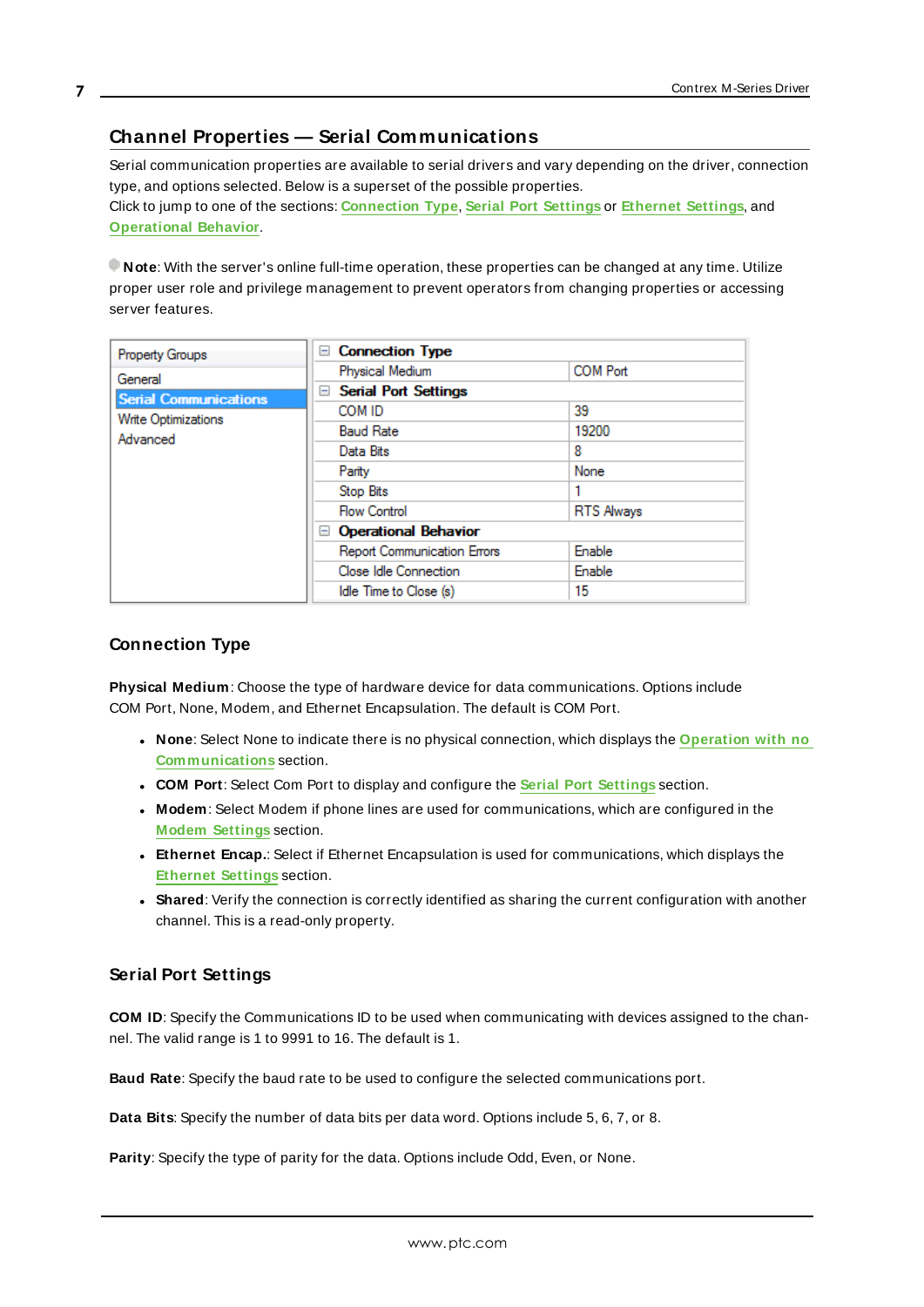**Stop Bits**: Specify the number of stop bits per data word. Options include 1 or 2.

**Flow Control**: Select how the RTSand DTRcontrol lines are utilized. Flow control is required to communicate with some serial devices. Options are:

- **None:** This option does not toggle or assert control lines.
- **DTR:** This option asserts the DTR line when the communications port is opened and remains on.
- **RTS:** This option specifies that the RTS line is high if bytes are available for transmission. After all buffered bytes have been sent, the RTSline is low. This is normally used with RS232/RS485 converter hardware.
- **RTS, DTR:** This option is a combination of DTR and RTS.
- <sup>l</sup> **RTS Always**: This option asserts the RTSline when the communication port is opened and remains on.
- <sup>l</sup> **RTS Manual**: This option asserts the RTSline based on the timing properties entered for RTSLine Control. It is only available when the driver supports manual RTSline control (or when the properties are shared and at least one of the channels belongs to a driver that provides this support). RTS Manual adds an **RTS Line Control** property with options as follows:
	- **Raise**: This property specifies the amount of time that the RTS line is raised prior to data transmission. The valid range is 0 to 9999 milliseconds. The default is 10 milliseconds.
	- **Drop**: This property specifies the amount of time that the RTS line remains high after data transmission. The valid range is 0 to 9999 milliseconds. The default is 10 milliseconds.
	- **Poll Delay**: This property specifies the amount of time that polling for communications is delayed. The valid range is 0 to 9999. The default is 10 milliseconds.

**Tip**: When using two-wire RS-485, "echoes" may occur on the communication lines. Since this communication does not support echo suppression, it is recommended that echoes be disabled or a RS-485 converter be used.

#### <span id="page-7-1"></span>**Operational Behavior**

- <sup>l</sup> **Report Communication Errors**: Enable or disable reporting of low-level communications errors. When enabled, low-level errors are posted to the Event Log as they occur. When disabled, these same errors are not posted even though normal request failures are. The default is Enable.
- <sup>l</sup> **Close Idle Connection**: Choose to close the connection when there are no longer any tags being referenced by a client on the channel. The default is Enable.
- **.** Idle Time to Close: Specify the amount of time that the server waits once all tags have been removed before closing the COM port. The default is 15 seconds.

#### <span id="page-7-0"></span>**Ethernet Settings**

**Note**: Not all serial drivers support Ethernet Encapsulation. If this group does not appear, the functionality is not supported.

Ethernet Encapsulation provides communication with serial devices connected to terminal servers on the Ethernet network. A terminal server is essentially a virtual serial port that converts TCP/IP messages on the Ethernet network to serial data. Once the message has been converted, users can connect standard devices that support serial communications to the terminal server. The terminal server's serial port must be properly configured to match the requirements of the serial device to which it is attached. For more information, refer to "Using Ethernet Encapsulation" in the server help.

<sup>l</sup> **Network Adapter**: Indicate a network adapter to bind for Ethernet devices in this channel. Choose a network adapter to bind to or allow the OSto select the default.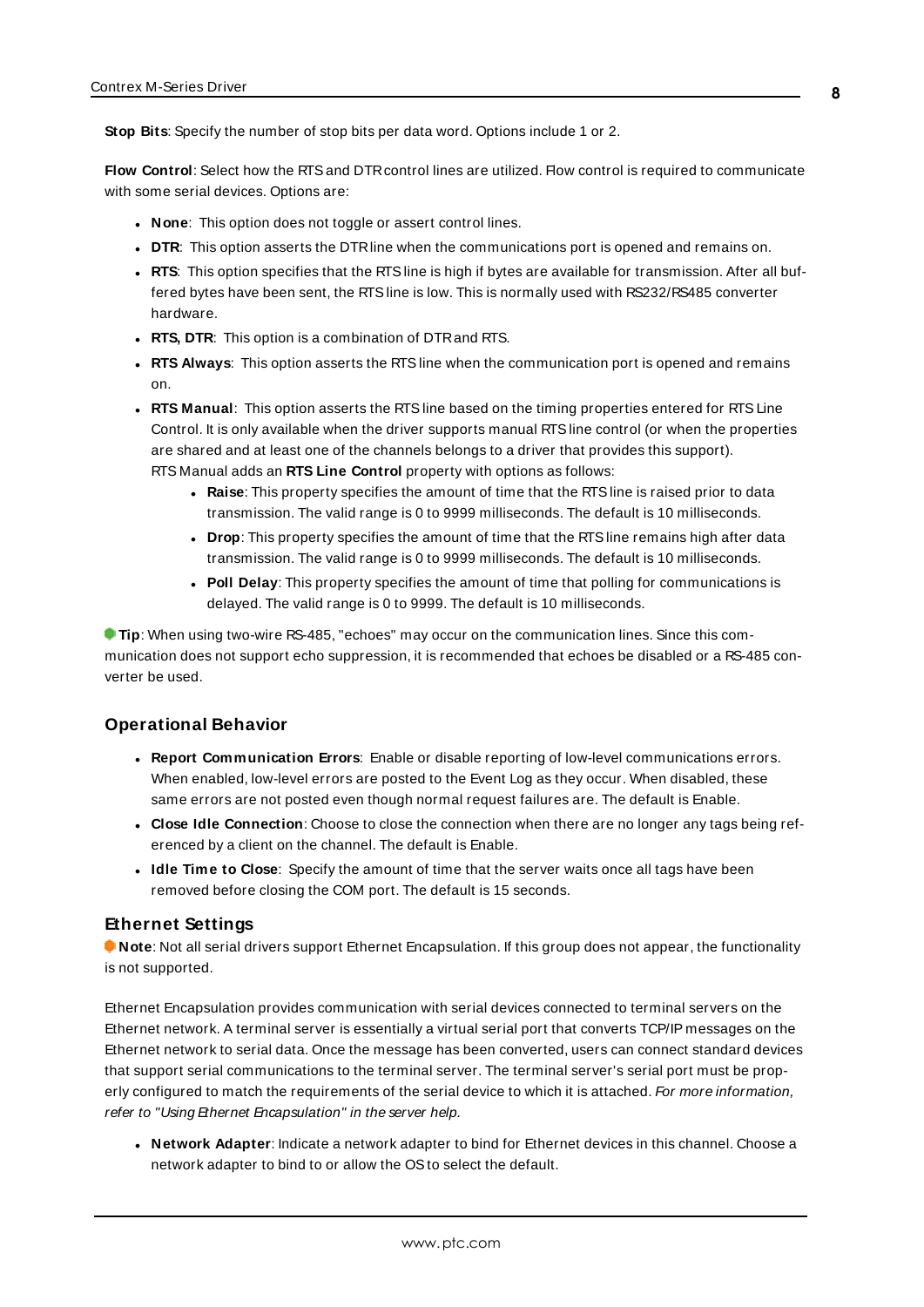Specific drivers may display additional Ethernet Encapsulation properties. For more information, refer to **Channel Properties — Ethernet Encapsulation**.

#### <span id="page-8-2"></span>**Modem Settings**

- **Modem**: Specify the installed modem to be used for communications.
- **Connect Timeout**: Specify the amount of time to wait for connections to be established before failing a read or write. The default is 60 seconds.
- <sup>l</sup> **Modem Properties**: Configure the modem hardware. When clicked, it opens vendor-specific modem properties.
- **Auto-Dial**: Enables the automatic dialing of entries in the Phonebook. The default is Disable. For more information, refer to "Modem Auto-Dial" in the server help.
- <sup>l</sup> **Report Communication Errors**: Enable or disable reporting of low-level communications errors. When enabled, low-level errors are posted to the Event Log as they occur. When disabled, these same errors are not posted even though normal request failures are. The default is Enable.
- **Close Idle Connection**: Choose to close the modem connection when there are no longer any tags being referenced by a client on the channel. The default is Enable.
- <sup>l</sup> **Idle Time to Close**: Specify the amount of time that the server waits once all tags have been removed before closing the modem connection. The default is 15 seconds.

#### <span id="page-8-1"></span>**Operation with no Communications**

**Read Processing**: Select the action to be taken when an explicit device read is requested. Options include Ignore and Fail. Ignore does nothing; Fail provides the client with an update that indicates failure. The default setting is Ignore.

### <span id="page-8-0"></span>**Channel Properties — Write Optimizations**

The server must ensure that the data written from the client application gets to the device on time. Given this goal, the server provides optimization properties to meet specific needs or improve application responsiveness.

| <b>Property Groups</b>     | $\Box$ Write Optimizations |                                      |
|----------------------------|----------------------------|--------------------------------------|
| General                    | Optimization Method        | Write Only Latest Value for All Tags |
|                            | Duty Cycle                 |                                      |
| <b>Write Optimizations</b> |                            |                                      |

#### **Write Optimizations**

**Optimization Method**: Controls how write data is passed to the underlying communications driver. The options are:

- <sup>l</sup> **Write All Values for All Tags**: This option forces the server to attempt to write every value to the controller. In this mode, the server continues to gather write requests and add them to the server's internal write queue. The server processes the write queue and attempts to empty it by writing data to the device as quickly as possible. This mode ensures that everything written from the client applications is sent to the target device. This mode should be selected if the write operation order or the write item's content must uniquely be seen at the target device.
- <sup>l</sup> **Write Only Latest Value for Non-Boolean Tags**: Many consecutive writes to the same value can accumulate in the write queue due to the time required to actually send the data to the device. If the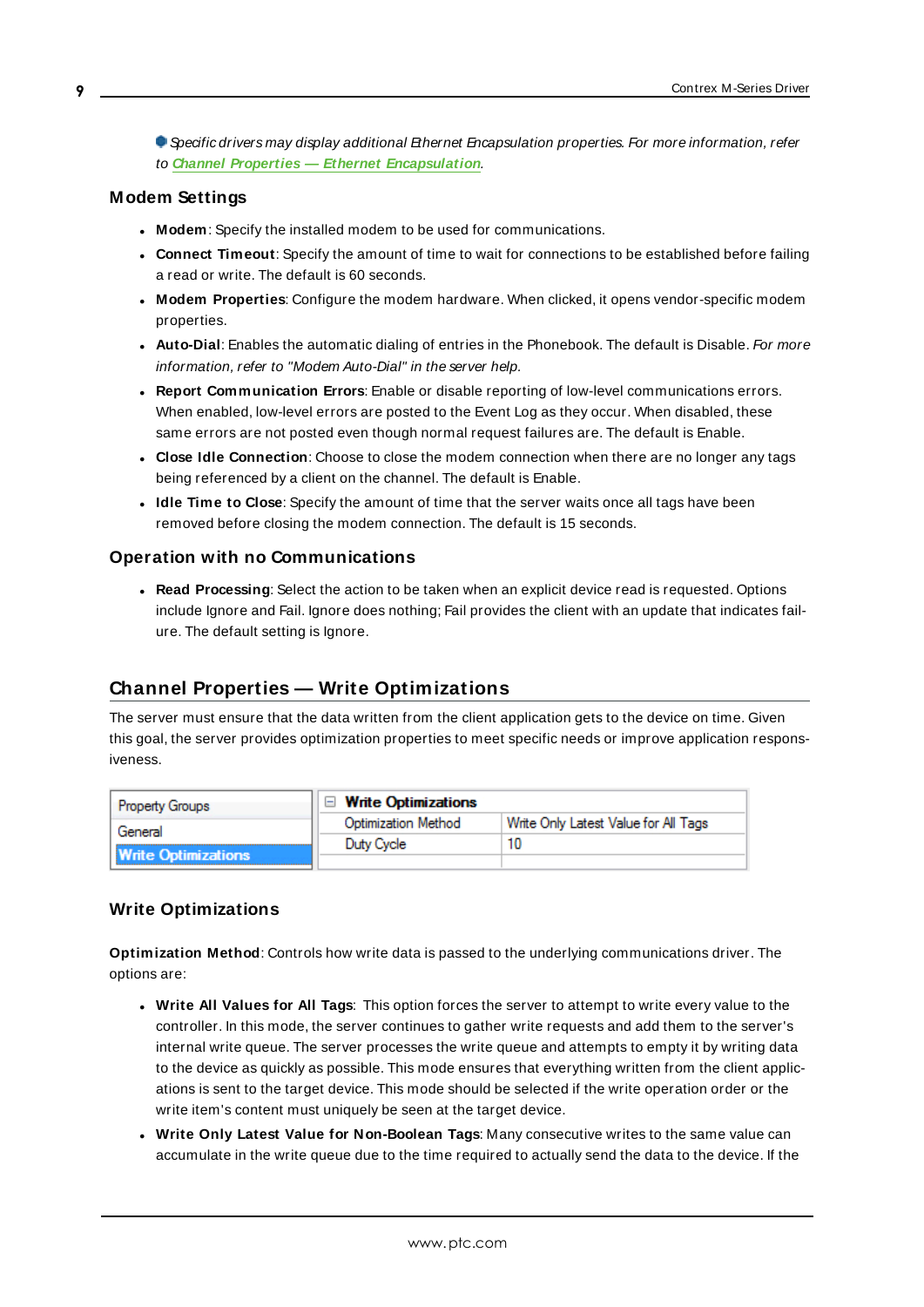server updates a write value that has already been placed in the write queue, far fewer writes are needed to reach the same final output value. In this way, no extra writes accumulate in the server's queue. When the user stops moving the slide switch, the value in the device is at the correct value at virtually the same time. As the mode states, any value that is not a Boolean value is updated in the server's internal write queue and sent to the device at the next possible opportunity. This can greatly improve the application performance.

**Note**: This option does not attempt to optimize writes to Boolean values. It allows users to optimize the operation of HMI data without causing problems with Boolean operations, such as a momentary push button.

**• Write Only Latest Value for All Tags**: This option takes the theory behind the second optimization mode and applies it to all tags. It is especially useful if the application only needs to send the latest value to the device. This mode optimizes all writes by updating the tags currently in the write queue before they are sent. This is the default mode.

**Duty Cycle**: is used to control the ratio of write to read operations. The ratio is always based on one read for every one to ten writes. The duty cycle is set to ten by default, meaning that ten writes occur for each read operation. Although the application is performing a large number of continuous writes, it must be ensured that read data is still given time to process. A setting of one results in one read operation for every write operation. If there are no write operations to perform, reads are processed continuously. This allows optimization for applications with continuous writes versus a more balanced back and forth data flow. **Note**: It is recommended that the application be characterized for compatibility with the write optimization enhancements before being used in a production environment.

# <span id="page-9-0"></span>**Channel Properties — Advanced**

This group is used to specify advanced channel properties. Not all drivers support all properties; so the Advanced group does not appear for those devices.

| <b>Property Groups</b>     | $\Box$ Non-Normalized Float Handling |                   |
|----------------------------|--------------------------------------|-------------------|
| General                    | <b>Floating-Point Values</b>         | Replace with Zero |
| <b>Write Optimizations</b> | <b>Inter-Device Delay</b>            |                   |
| <b>Advanced</b>            | Inter-Device Delay (ms)              |                   |
|                            |                                      |                   |

**Non-Normalized Float Handling**: A non-normalized value is defined as Infinity, Not-a-Number (NaN), or as a Denormalized Number. The default is Replace with Zero. Drivers that have native float handling may default to Unmodified. Non-normalized float handling allows users to specify how a driver handles non-normalized IEEE-754 floating point data. Descriptions of the options are as follows:

- <sup>l</sup> **Replace with Zero**: This option allows a driver to replace non-normalized IEEE-754 floating point values with zero before being transferred to clients.
- <sup>l</sup> **Unmodified**: This option allows a driver to transfer IEEE-754 denormalized, normalized, non-number, and infinity values to clients without any conversion or changes.

**Note:** This property is not available if the driver does not support floating-point values or if it only supports the option that is displayed. According to the channel's float normalization setting, only real-time driver tags (such as values and arrays) are subject to float normalization. For example, EFM data is not affected by this setting.

For more information on the floating-point values, refer to "How To ... Work with Non-Normalized Floating-Point Values" in the server help.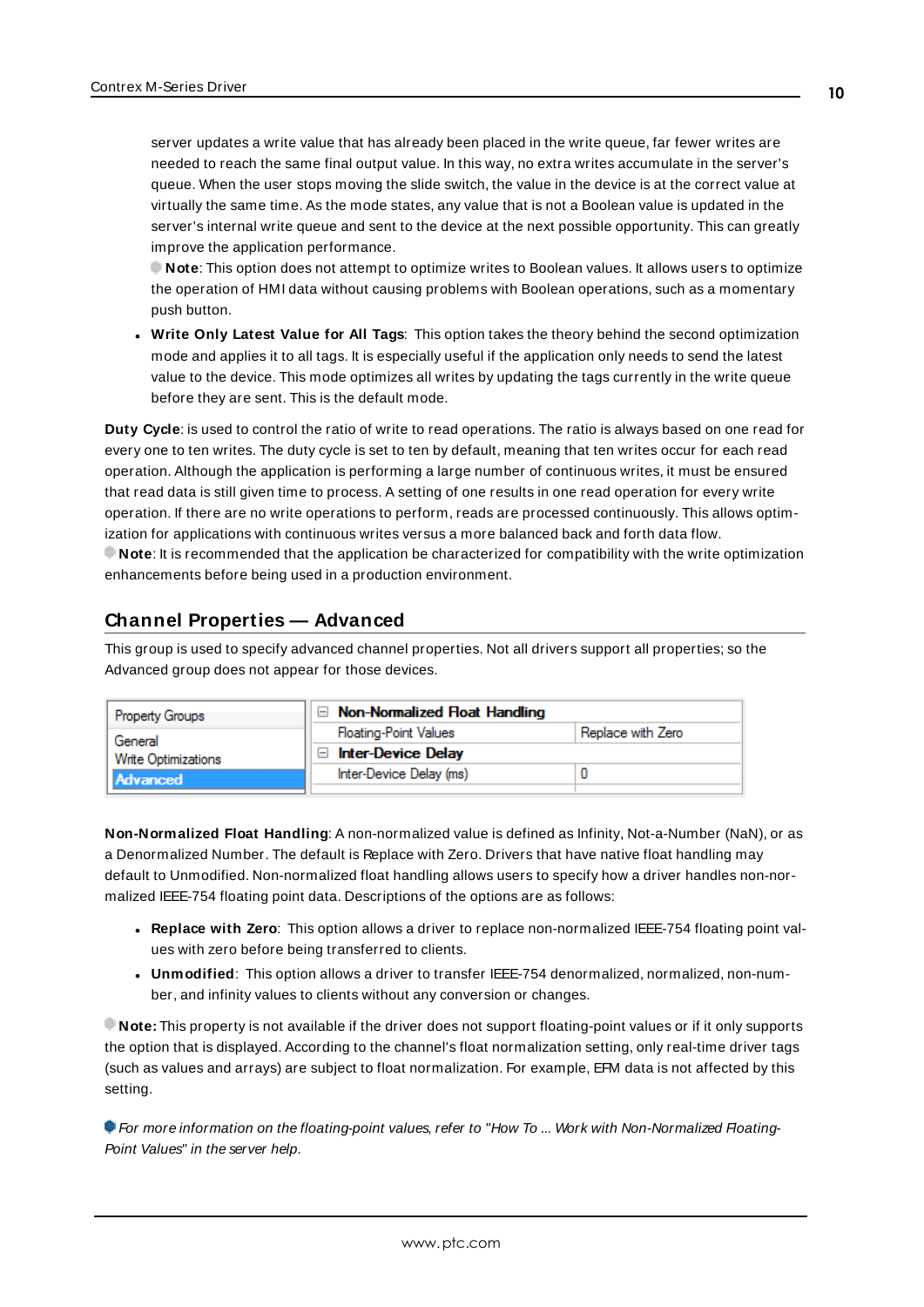**Inter-Device Delay**: Specify the amount of time the communications channel waits to send new requests to the next device after data is received from the current device on the same channel. Zero (0) disables the delay.

<span id="page-10-0"></span>**Note:** This property is not available for all drivers, models, and dependent settings.

#### **Device Properties — General**

A device represents a single target on a communications channel. If the driver supports multiple controllers, users must enter a device ID for each controller.

| <b>Property Groups</b> | $\Box$ Identification |         |
|------------------------|-----------------------|---------|
| General                | Name                  |         |
| Scan Mode              | Description           |         |
|                        | Channel Assignment    |         |
|                        | Driver                |         |
|                        | Model                 |         |
|                        | <b>ID</b> Format      | Decimal |
|                        | ID                    |         |

#### <span id="page-10-4"></span>**Identification**

**Name**: Specify the name of the device. It is a logical user-defined name that can be up to 256 characters long and may be used on multiple channels.

**Note**: Although descriptive names are generally a good idea, some OPC client applications may have a limited display window when browsing the OPC server's tag space. The device name and channel name become part of the browse tree information as well. Within an OPC client, the combination of channel name and device name would appear as "ChannelName.DeviceName".

For more information, refer to "How To... Properly Name a Channel, Device, Tag, and Tag Group" in server help.

**Description**: Specify the user-defined information about this device.

<span id="page-10-1"></span> $\bullet$  Many of these properties, including Description, have an associated system tag.

<span id="page-10-2"></span>**Channel Assignment**: Specify the user-defined name of the channel to which this device currently belongs.

<span id="page-10-3"></span>**Driver**: Selected protocol driver for this device.

**Model**: Specify the type of device that is associated with this ID. The contents of the drop-down menu depend on the type of communications driver being used. Models that are not supported by a driver are disabled. If the communications driver supports multiple device models, the model selection can only be changed when there are no client applications connected to the device.

**Note:** If the communication driver supports multiple models, users should try to match the model selection to the physical device. If the device is not represented in the drop-down menu, select a model that conforms closest to the target device. Some drivers support a model selection called "Open," which allows users to communicate without knowing the specific details of the target device. For more information, refer to the driver help documentation.

**ID**: Specify the device's driver-specific station or node. The type of ID entered depends on the communications driver being used. For many communication drivers, the ID is a numeric value. Drivers that support a Numeric ID provide users with the option to enter a numeric value whose format can be changed to

**11**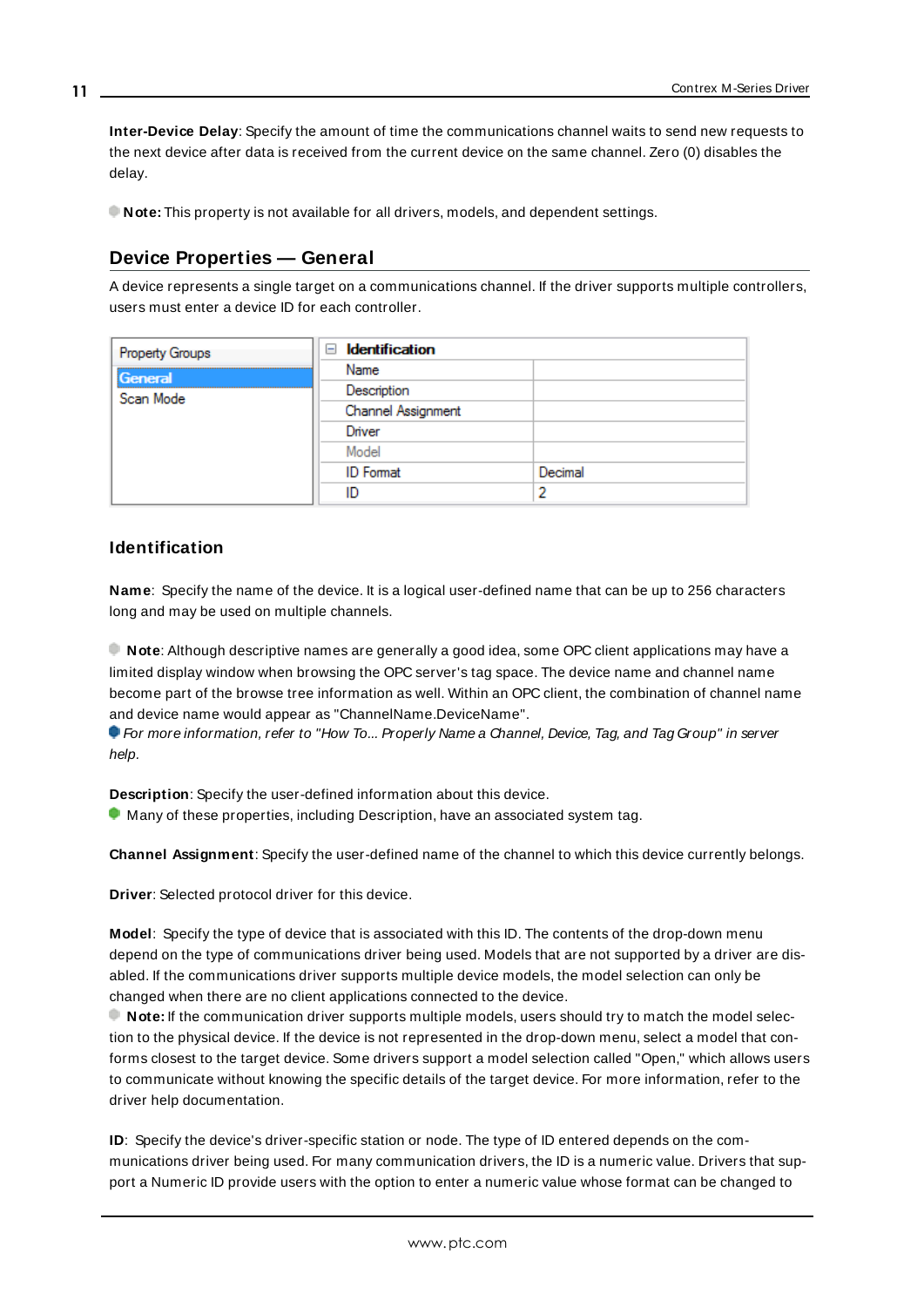<span id="page-11-3"></span>suit the needs of the application or the characteristics of the selected communications driver. The format is set by the driver by default. Options include Decimal, Octal, and Hexadecimal.

**Note**: If the driver is Ethernet-based or supports an unconventional station or node name, the device's TCP/IPaddress may be used as the device ID. TCP/IPaddresses consist of four values that are separated by periods, with each value in the range of 0 to 255. Some device IDs are string based. There may be additional properties to configure within the ID field, depending on the driver. For more information, refer to the driver's help documentation.

### <span id="page-11-0"></span>**Operating Mode**

| <b>Property Groups</b>      | <b>Identification</b> |        |
|-----------------------------|-----------------------|--------|
| <b>General</b><br>Scan Mode | <b>Operating Mode</b> |        |
|                             | Data Collection       | Enable |
|                             | Simulated             | No     |

<span id="page-11-2"></span>**Data Collection**: This property controls the device's active state. Although device communications are enabled by default, this property can be used to disable a physical device. Communications are not attempted when a device is disabled. From a client standpoint, the data is marked as invalid and write operations are not accepted. This property can be changed at any time through this property or the device system tags.

<span id="page-11-5"></span>**Simulated**: Place the device into or out of Simulation Mode. In this mode, the driver does not attempt to communicate with the physical device, but the server continues to return valid OPC data. Simulated stops physical communications with the device, but allows OPC data to be returned to the OPC client as valid data. While in Simulation Mode, the server treats all device data as reflective: whatever is written to the simulated device is read back and each OPC item is treated individually. The item's memory map is based on the group Update Rate. The data is not saved if the server removes the item (such as when the server is reinitialized). The default is No.

**Notes:**

- 1. This System tag (\_Simulated) is read only and cannot be written to for runtime protection. The System tag allows this property to be monitored from the client.
- 2. In Simulation mode, the item's memory map is based on client update rate(s) (Group Update Rate for OPC clients or Scan Rate for native and DDEinterfaces). This means that two clients that reference the same item with different update rates return different data.

 Simulation Mode is for test and simulation purposes only. It should never be used in a production environment.

### <span id="page-11-1"></span>**Device Properties — Scan Mode**

The Scan Mode specifies the subscribed-client requested scan rate for tags that require device communications. Synchronous and asynchronous device reads and writes are processed as soon as possible; unaffected by the Scan Mode properties.

| <b>Property Groups</b> | ⊟ Scan Mode                |                                       |
|------------------------|----------------------------|---------------------------------------|
| General                | Scan Mode                  | Respect Client-Specified Scan Rate  - |
| Scan Mode              | Initial Updates from Cache | Disable                               |
|                        |                            |                                       |

<span id="page-11-4"></span>**Scan Mode**: Specify how tags in the device are scanned for updates sent to subscribing clients. Descriptions of the options are: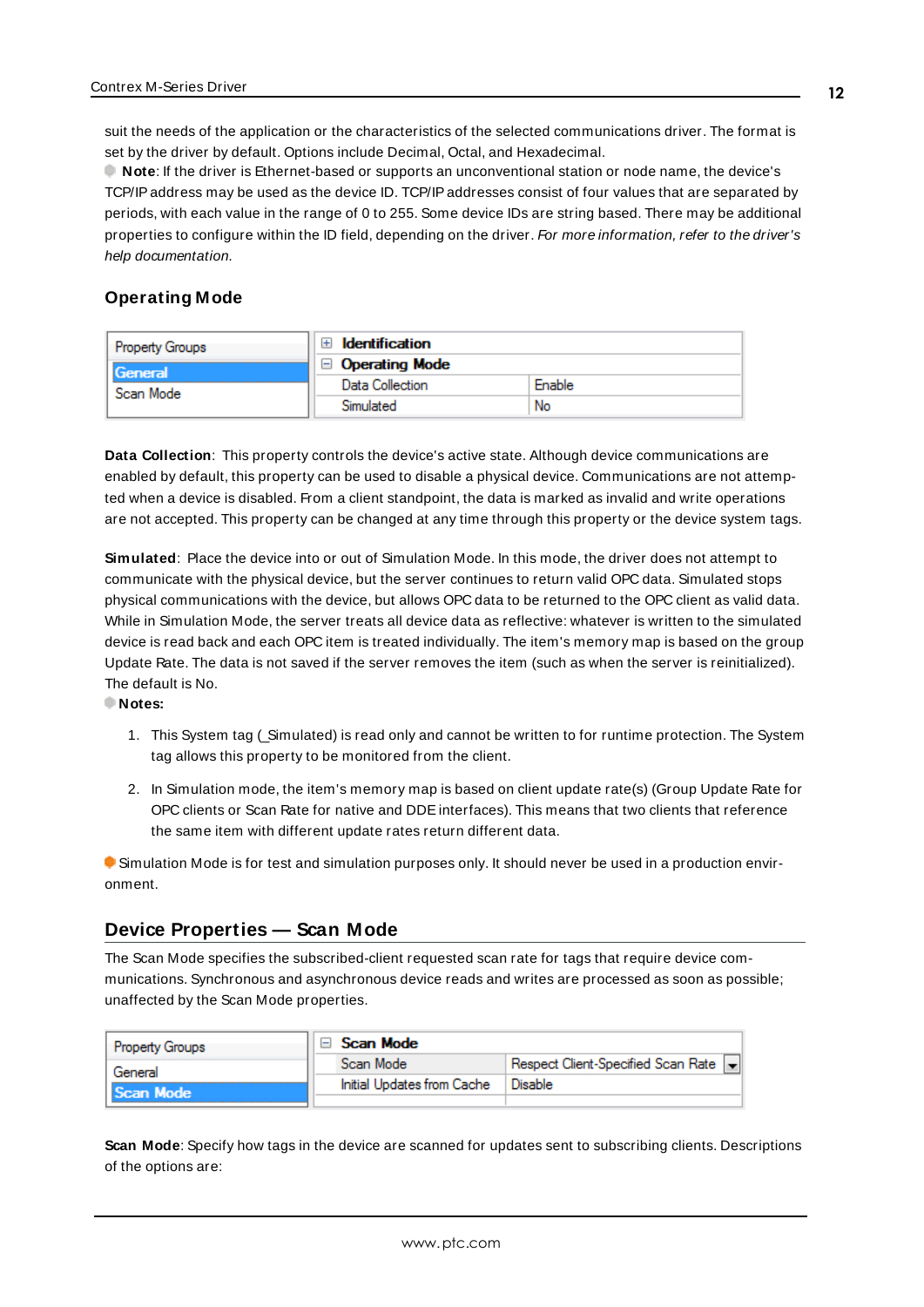- <sup>l</sup> **Respect Client-Specified Scan Rate**: This mode uses the scan rate requested by the client.
- <sup>l</sup> **Request Data No Faster than Scan Rate**: This mode specifies the value set as the maximum scan rate. The valid range is 10 to 99999990 milliseconds. The default is 1000 milliseconds. **Note**: When the server has an active client and items for the device and the scan rate value is increased, the changes take effect immediately. When the scan rate value is decreased, the changes do not take effect until all client applications have been disconnected.
- <sup>l</sup> **Request All Data at Scan Rate**: This mode forces tags to be scanned at the specified rate for subscribed clients. The valid range is 10 to 99999990 milliseconds. The default is 1000 milliseconds.
- <span id="page-12-3"></span><sup>l</sup> **Do Not Scan, Demand Poll Only**: This mode does not periodically poll tags that belong to the device nor perform a read to get an item's initial value once it becomes active. It is the OPC client's responsibility to poll for updates, either by writing to the \_DemandPoll tag or by issuing explicit device reads for individual items. For more information, refer to "Device Demand Poll" in server help.
- <span id="page-12-5"></span><sup>l</sup> **Respect Tag-Specified Scan Rate**: This mode forces static tags to be scanned at the rate specified in their static configuration tag properties. Dynamic tags are scanned at the client-specified scan rate.

<span id="page-12-4"></span>**Initial Updates from Cache**: When enabled, this option allows the server to provide the first updates for newly activated tag references from stored (cached) data. Cache updates can only be provided when the new item reference shares the same address, scan rate, data type, client access, and scaling properties. A device read is used for the initial update for the first client reference only. The default is disabled; any time a client activates a tag reference the server attempts to read the initial value from the device.

# <span id="page-12-1"></span><span id="page-12-0"></span>**Device Properties — Timing**

The device Timing properties allow the driver's response to error conditions to be tailored to fit the application's needs. In many cases, the environment requires changes to these properties for optimum performance. Factors such as electrically generated noise, modem delays, and poor physical connections can influence how many errors or timeouts a communications driver encounters. Timing properties are specific to each configured device.

| <b>Property Groups</b> | <b>Communication Timeouts</b><br>$\overline{}$ |      |
|------------------------|------------------------------------------------|------|
| General<br>Scan Mode   | Connect Timeout (s)                            |      |
|                        | Request Timeout (ms)                           | 1000 |
| Timing                 | Attempts Before Timeout                        |      |
| Redundancy             | Timing<br>Ξ                                    |      |
|                        | Inter-Request Delay (ms)                       |      |

#### <span id="page-12-2"></span>**Communications Timeouts**

**Connect Timeout**: This property (which is used primarily by Ethernet based drivers) controls the amount of time required to establish a socket connection to a remote device. The device's connection time often takes longer than normal communications requests to that same device. The valid range is 1 to 30 seconds. The default is typically 3 seconds, but can vary depending on the driver's specific nature. If this setting is not supported by the driver, it is disabled.

**Note**: Due to the nature of UDPconnections, the connection timeout setting is not applicable when communicating via UDP.

**Request Timeout**: Specify an interval used by all drivers to determine how long the driver waits for a response from the target device to complete. The valid range is 50 to 9,999,999 milliseconds (167.6667 minutes). The default is usually 1000 milliseconds, but can vary depending on the driver. The default timeout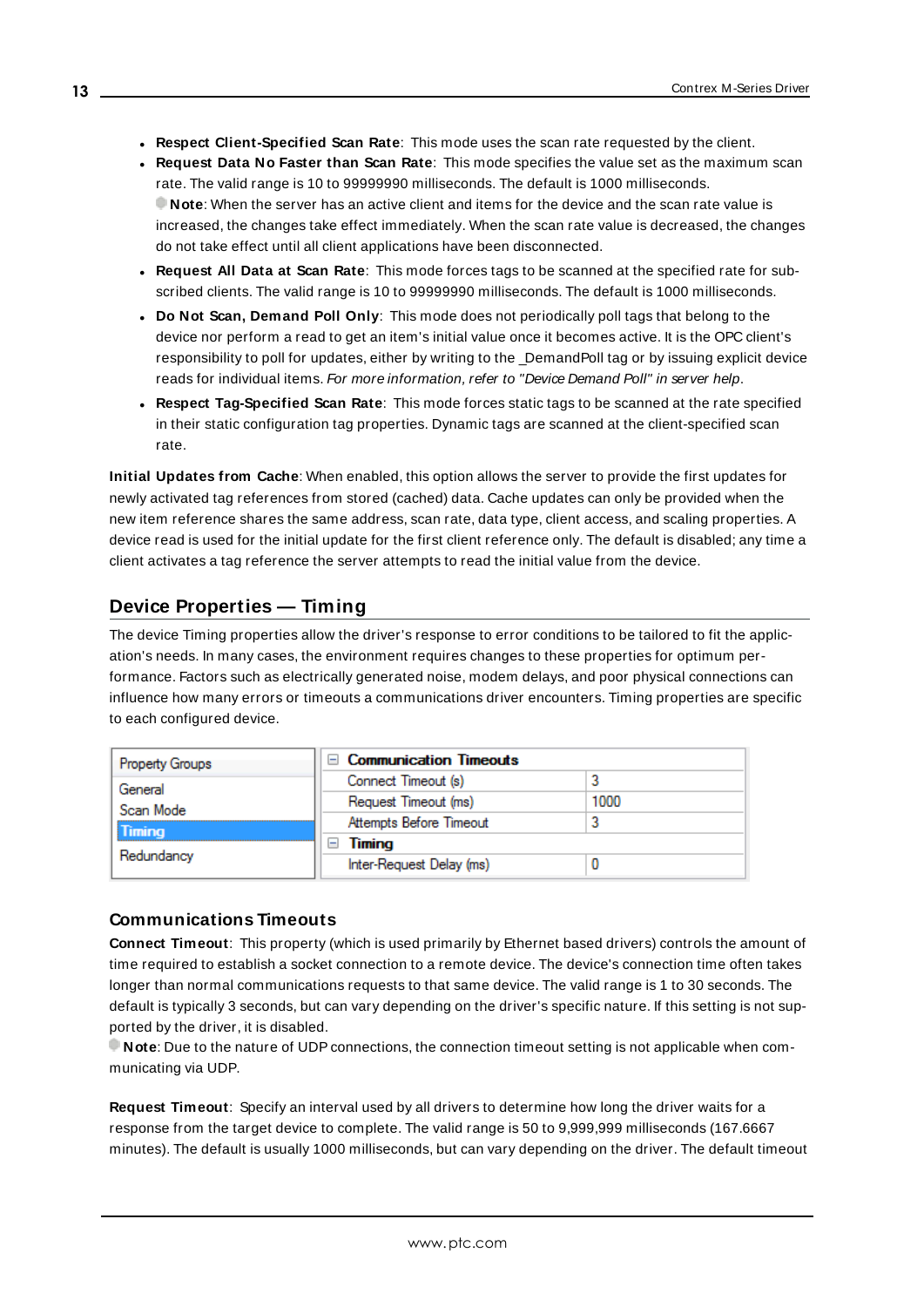<span id="page-13-5"></span>for most serial drivers is based on a baud rate of 9600 baud or better. When using a driver at lower baud rates, increase the timeout to compensate for the increased time required to acquire data.

<span id="page-13-1"></span>**Attempts Before Timeout**: Specify how many times the driver issues a communications request before considering the request to have failed and the device to be in error. The valid range is 1 to 10. The default is typically 3, but can vary depending on the driver's specific nature. The number of attempts configured for an application depends largely on the communications environment. This property applies to both connection attempts and request attempts.

#### <span id="page-13-4"></span>**Timing**

**Inter-Request Delay**: Specify how long the driver waits before sending the next request to the target device. It overrides the normal polling frequency of tags associated with the device, as well as one-time reads and writes. This delay can be useful when dealing with devices with slow turnaround times and in cases where network load is a concern. Configuring a delay for a device affects communications with all other devices on the channel. It is recommended that users separate any device that requires an interrequest delay to a separate channel if possible. Other communications properties (such as communication serialization) can extend this delay. The valid range is 0 to 300,000 milliseconds; however, some drivers may limit the maximum value due to a function of their particular design. The default is 0, which indicates no delay between requests with the target device.

<span id="page-13-0"></span>**Note**: Not all drivers support Inter-Request Delay. This setting does not appear if it is not available.

### **Device Properties — Auto-Demotion**

The Auto-Demotion properties can temporarily place a device off-scan in the event that a device is not responding. By placing a non-responsive device offline for a specific time period, the driver can continue to optimize its communications with other devices on the same channel. After the time period has been reached, the driver re-attempts to communicate with the non-responsive device. If the device is responsive, the device is placed on-scan; otherwise, it restarts its off-scan time period.

| <b>Property Groups</b> | <b>Auto-Demotion</b>                    |                                           |
|------------------------|-----------------------------------------|-------------------------------------------|
| General                | Demote on Failure                       | $\overline{\phantom{0}}$<br><b>Enable</b> |
| Scan Mode              | Timeouts to Demote                      |                                           |
| Timina                 | Demotion Period (ms)                    | 10000                                     |
| Auto-Demotion          | Discard Requests when Demoted   Disable |                                           |
|                        |                                         |                                           |

<span id="page-13-2"></span>**Demote on Failure**: When enabled, the device is automatically taken off-scan until it is responding again. **Tip:** Determine when a device is off-scan by monitoring its demoted state using the \_AutoDemoted system tag.

<span id="page-13-6"></span>**Timeouts to Demote**: Specify how many successive cycles of request timeouts and retries occur before the device is placed off-scan. The valid range is 1 to 30 successive failures. The default is 3.

<span id="page-13-3"></span>**Demotion Period**: Indicate how long the device should be placed off-scan when the timeouts value is reached. During this period, no read requests are sent to the device and all data associated with the read requests are set to bad quality. When this period expires, the driver places the device on-scan and allows for another attempt at communications. The valid range is 100 to 3600000 milliseconds. The default is 10000 milliseconds.

**Discard Requests when Demoted**: Select whether or not write requests should be attempted during the off-scan period. Disable to always send write requests regardless of the demotion period. Enable to discard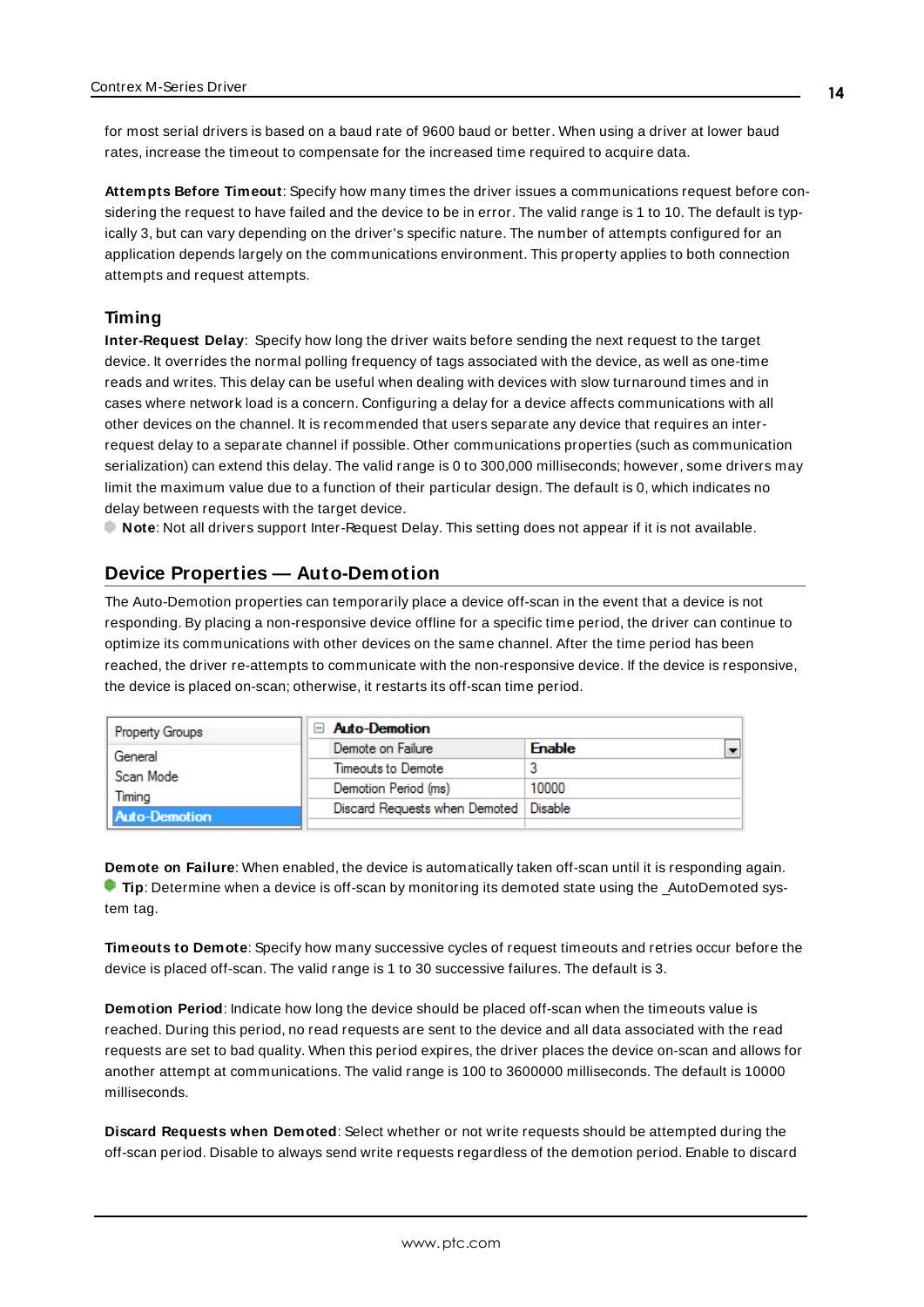<span id="page-14-2"></span>writes; the server automatically fails any write request received from a client and does not post a message to the Event Log.

# <span id="page-14-0"></span>**Device Properties — Device Settings**

| <b>Property Groups</b>        | Settings             |        |  |
|-------------------------------|----------------------|--------|--|
|                               | <b>Byte Stuffing</b> | Enable |  |
| <b>Settings</b><br>Redundancy |                      |        |  |

**Default Float Precision**: Specifies the default Floating point precision to use when writing Float data to Control Parameters. For example, when writing 50.02 from the client, the Float value received by the server could be 50.019999. Setting the parameter to 3 would send the value 50.019 in the write operation. Valid precision values range from 0 (no fractional component) to 5. Default is 0.

**Note:** For many of the M-Series devices such as the ML-Drive, only two parameters allow for precision, while all other parameters have fixed decimal notation. Set the precision to 0. The two parameters CP20 and CP21 that allow precision can be set using the dot-precision notation.

**RS232/485 Echo On**: Enable this setting if the RS232/485 converter's receiver is always on. This setting should be disabled when using an RS-422 converter. Default setting is Enable.

# <span id="page-14-1"></span>**Device Properties — Redundancy**

| <b>Property Groups</b>     | Redundancy<br>$=$      |                                    |
|----------------------------|------------------------|------------------------------------|
| General                    | Secondary Path         | <b>Channel Device1</b><br>$\cdots$ |
| Scan Mode                  | <b>Operating Mode</b>  | Switch On Failure                  |
| Timing                     | Monitor Item           |                                    |
| Auto-Demotion              | Monitor Interval (s)   | 300                                |
| Tag Generation             | Return to Primary ASAP | Yes                                |
| <b>Tag Import Settings</b> |                        |                                    |
| Redundancy                 |                        |                                    |
|                            |                        |                                    |

Redundancy is available with the Media-Level Redundancy Plug-In.

Consult the website, a sales representative, or the **user [manual](https://www.kepware.com/getattachment/35461efd-b53a-4219-a109-a89fad20b230/media-level-redundancy-manual.pdf)** for more information.

**15**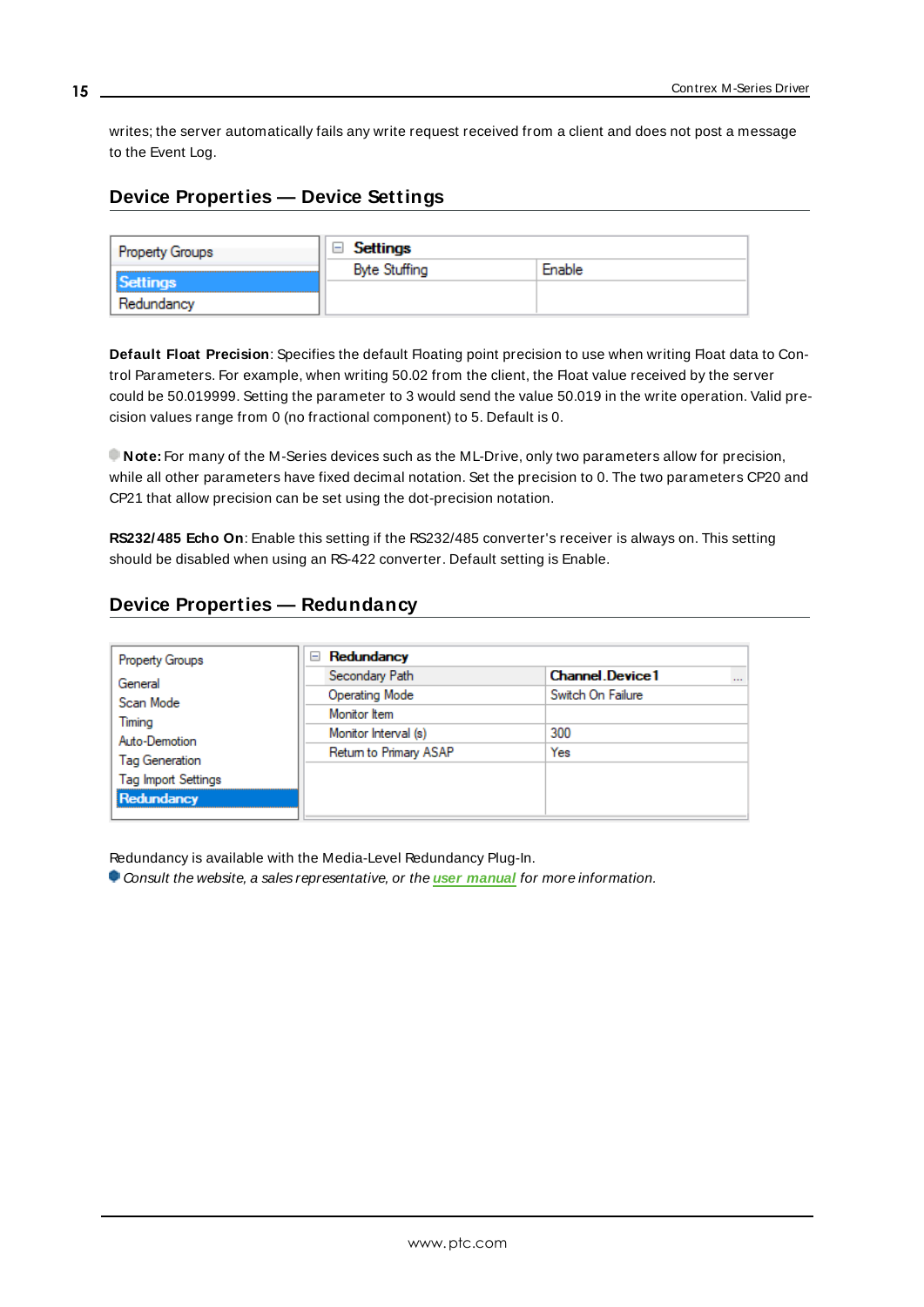# <span id="page-15-0"></span>**Data Types Description**

<span id="page-15-4"></span><span id="page-15-3"></span><span id="page-15-2"></span><span id="page-15-1"></span>

| Data<br><b>Type</b> | <b>Description</b>                                                                                                                                            |
|---------------------|---------------------------------------------------------------------------------------------------------------------------------------------------------------|
| Boolean             | Single bit                                                                                                                                                    |
| Word                | Unsigned 16 bit value                                                                                                                                         |
|                     | bit 0 is the low bit<br>bit 15 is the high bit                                                                                                                |
| Short               | Signed 16 bit value                                                                                                                                           |
|                     | bit 0 is the low bit<br>bit 14 is the high bit<br>bit 15 is the sign bit                                                                                      |
| <b>DWord</b>        | Unsigned 32 bit value                                                                                                                                         |
|                     | bit 0 is the low bit<br>bit 31 is the high bit                                                                                                                |
| Long                | Signed 32 bit value                                                                                                                                           |
|                     | bit 0 is the low bit<br>bit 30 is the high bit<br>bit 31 is the sign bit                                                                                      |
| <b>Float</b>        | 32 bit Floating point value                                                                                                                                   |
|                     | The driver interprets two consecutive registers as a floating-point value by making the first<br>register the low word and the second register the high word. |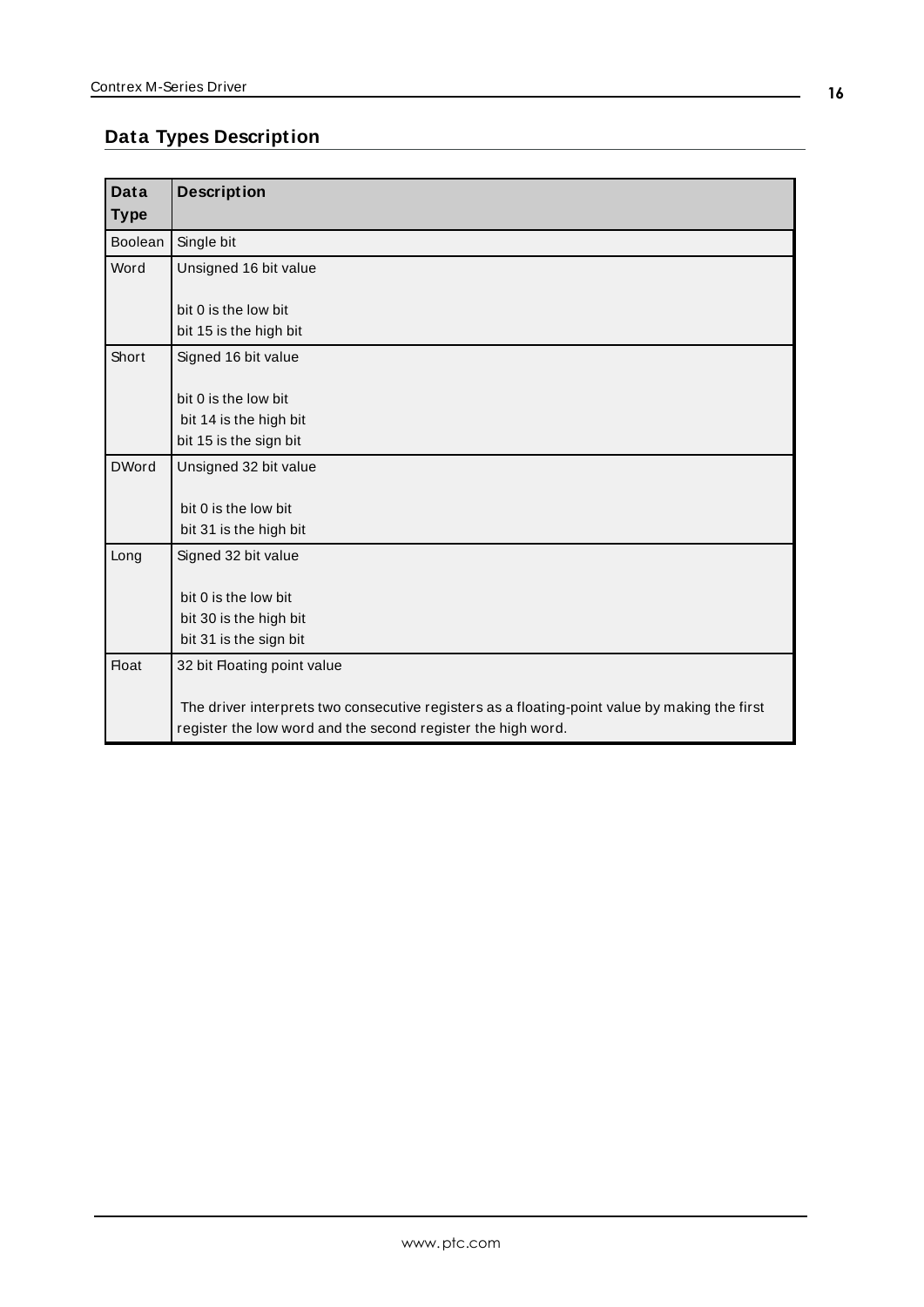# <span id="page-16-0"></span>**Address Descriptions**

Address specifications vary depending on the model in use. Select a link from the following list to obtain specific address information for the model of interest.

**[M -Cut](#page-16-1) [M -Drive](#page-17-0) [M -Rotary](#page-18-0) [M -Shuttle](#page-18-1) [M -Track](#page-19-0) [M -Traverse](#page-20-0) [M -Trim](#page-21-0) [M L-Drive](#page-22-0) [M L-Trim](#page-22-1)**

**Note:** The actual number of available addresses depends on the Contrex M-Series device in use. Refer to the device documentation for address ranges.

# <span id="page-16-1"></span>**M-Cut Addressing**

The following addresses are valid. The default data types for dynamically defined tags are shown in **bold**.

| Memory             | Syntax                | Data Type           | <b>Access</b> |
|--------------------|-----------------------|---------------------|---------------|
| Monitor Variables  | M V00-M V99           | Long, DWord, Float  | Read Only     |
| Control Parameters | CP00-CP99             | Long, DWord, Float* | Read/Write    |
| Control Commands   | CC <sub>0</sub> .Code | <b>Boolean</b>      | Write Only    |

\* If a Float address has a bit appended (0 to 5 allowed), this will represent the Floating precision on any writes to the device.

**Note:** For more information on Floating point precision, refer to **Device [Settings](#page-14-0)**.

\* \* Valid Code: To execute these commands, write to the address as shown below.

| Code | <b>Description</b> |
|------|--------------------|
| 01   | Stop               |
| 02   | Halt               |
| 03   | <b>Batch Reset</b> |
| 04   | Resume Move        |
| 05   | Move               |
| 06   | Home Return        |
| 07   | <b>Back Step</b>   |
| 08   | Home To Index      |
| 09   | Home Set           |
| $10$ | <b>Jog Start</b>   |
| 11   | Jog Stop           |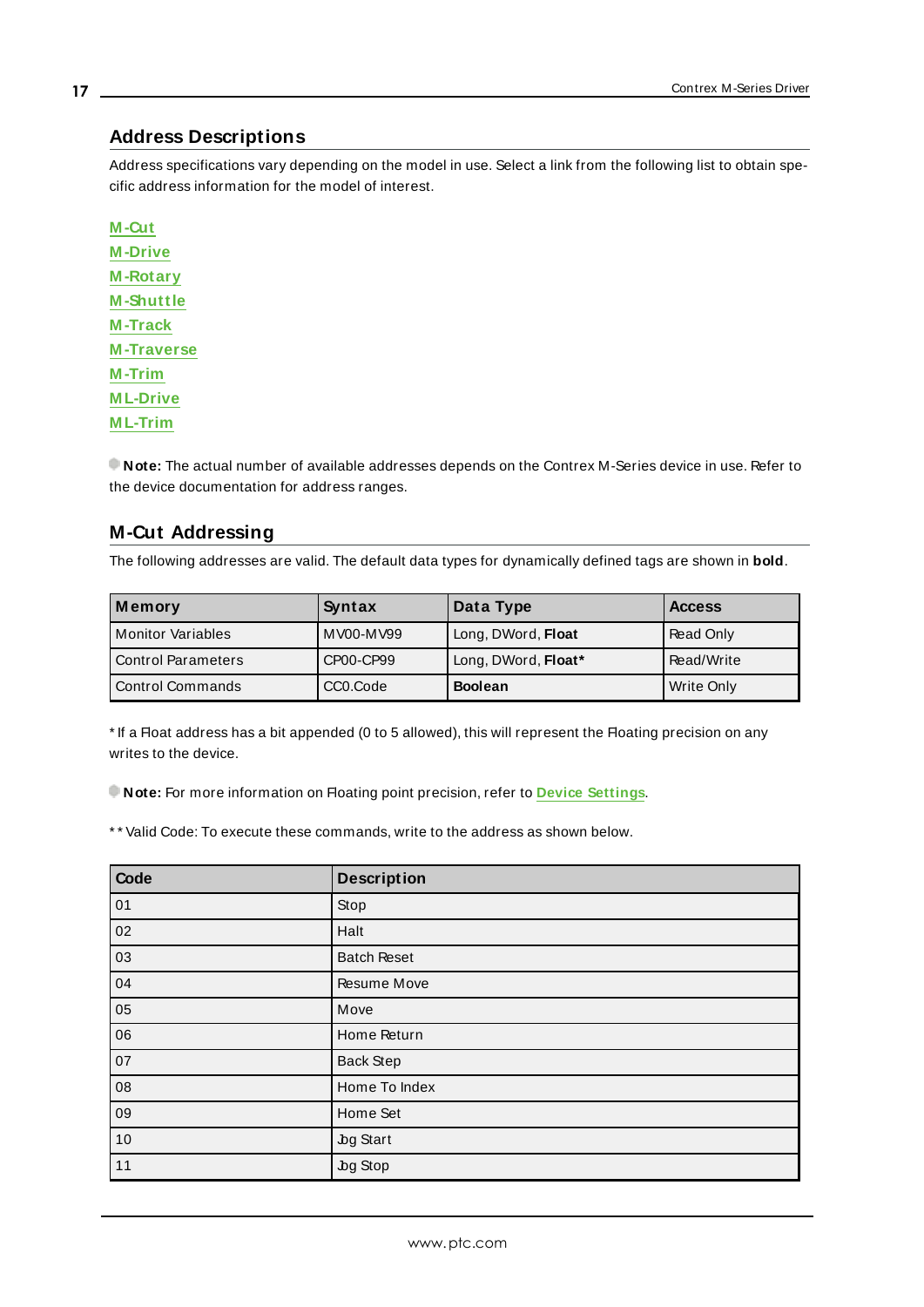| Code            | <b>Description</b>    |
|-----------------|-----------------------|
| $\overline{12}$ | <b>Forward Select</b> |
| $\boxed{13}$    | <b>Reverse Select</b> |
| $\boxed{14}$    | Profile 1 Select      |
| $\frac{1}{15}$  | Profile 2 Select      |
| $\overline{16}$ | Profile 3 Select      |
| $\frac{1}{17}$  | Profile 4 Select      |

For more information on these command control codes, consult the device documentation.

#### **Examples**

- 1. To send the **Stop** command to the controller, use the syntax CC0.1 and write to the address.
- 2. To initiate a **Home Return**, use the syntax CC0.6 and write to the address.

# <span id="page-17-0"></span>**M-Drive Addressing**

The following addresses are valid. The default data types for dynamically defined tags are shown in **bold**.

| Memory                   | Syntax                | Data Type           | <b>Access</b> |
|--------------------------|-----------------------|---------------------|---------------|
| <b>Monitor Variables</b> | MV00-MV99             | Short, Word, Float  | Read Only     |
| Control Parameters       | CP00-CP99             | Short, Word, Float* | Read/Write    |
| Control Commands         | CC <sub>0</sub> .Code | <b>Boolean</b>      | Write Only    |

\* If a Float address has a bit appended (0 to 5 allowed), this will represent the Floating precision on any writes to the device.

**Note:** For more information on Floating point precision, refer to **Device [Settings](#page-14-0)**.

\* \* Valid Code: To execute these commands, write to the address as shown below.

| Code | <b>Description</b>          |
|------|-----------------------------|
| 01   | Fast Stop                   |
| 02   | Ramp Stop                   |
| 03   | Run                         |
| 04   | Enable Primary Mode         |
| 05   | Enable Secondary Mode       |
| 08   | Enable Closed Loop          |
| 09   | Enable Open Loop            |
| 10   | Enable Primary Setpoint 1   |
| 11   | Enable Primary Setpoint 2   |
| 12   | Enable Secondary Setpoint 3 |
| 13   | Enable Secondary Setpoint 4 |
| 14   | Ramp Disable                |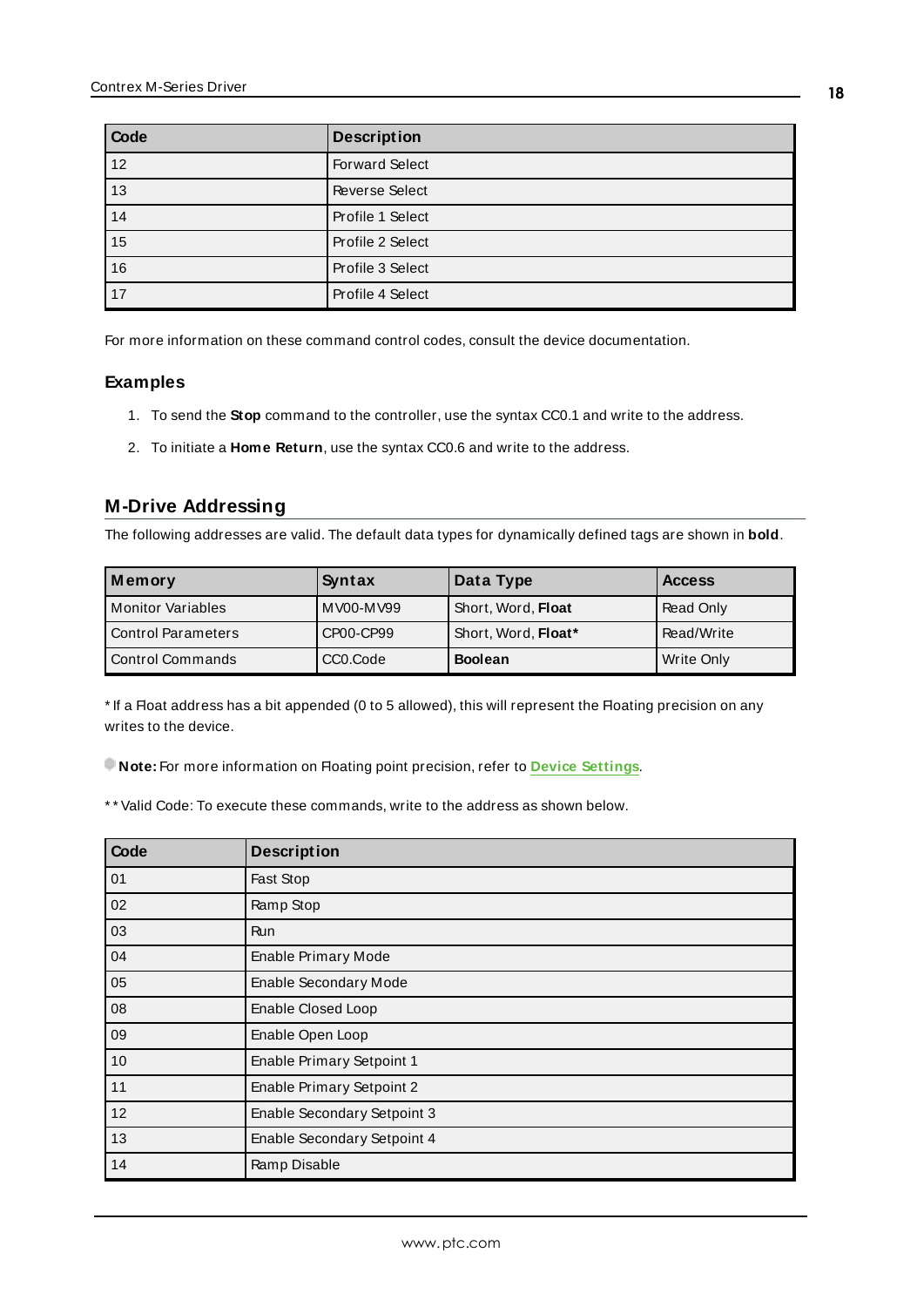| <b>Code</b> | <b>Description</b> |
|-------------|--------------------|
| l 15        | Ramp Enable        |

For more information on these command control codes, consult the device documentation.

#### **Examples**

- 1. To send the **Fast Stop** command to the controller, use the syntax CC0.1 and write to the address.
- 2. To initiate a **Ramp Disable**, use the syntax CC0.14 and write to the address.

#### <span id="page-18-0"></span>**M-Rotary Addressing**

The following addresses are valid. The default data types for dynamically defined tags are shown in **bold**.

| Memory               | Syntax                | Data Type           | <b>Access</b> |
|----------------------|-----------------------|---------------------|---------------|
| l Monitor Variables  | MV00-MV99             | Long, DWord, Float  | Read Only     |
| l Control Parameters | CP00-CP99             | Long, DWord, Float* | Read/Write    |
| l Control Commands   | CC <sub>0</sub> .Code | <b>Boolean</b>      | Write Only    |

\* If a Float address has a bit appended (0 to 5 allowed), this will represent the Floating precision on any writes to the device.

**Note:** For more information on Floating point precision, refer to **Device [Settings](#page-14-0)**.

\* \* Valid Code: To execute these commands, write to the address as shown below.

| Code | <b>Description</b>    |
|------|-----------------------|
| 01   | Fast Stop             |
| 02   | Ramp Stop             |
| 03   | <b>Run</b>            |
| 06   | <b>Batch Initiate</b> |

For more information on these command control codes, consult the device documentation.

#### **Examples**

- 1. To send the **Fast Stop** command to the controller, use the syntax CC0.1 and write to the address.
- 2. To initiate a **Batch Initiate**, use the syntax CC0.6 and write to the address.

#### <span id="page-18-1"></span>**M-Shuttle Addressing**

The following addresses are valid. The default data types for dynamically defined tags are shown in **bold**.

| Memory                    | Syntax    | Data Type           | <b>Access</b> |
|---------------------------|-----------|---------------------|---------------|
| <b>Monitor Variables</b>  | MV00-MV99 | Long, DWord, Float  | Read Only     |
| <b>Control Parameters</b> | CP00-CP99 | Long, DWord, Float* | Read/Write    |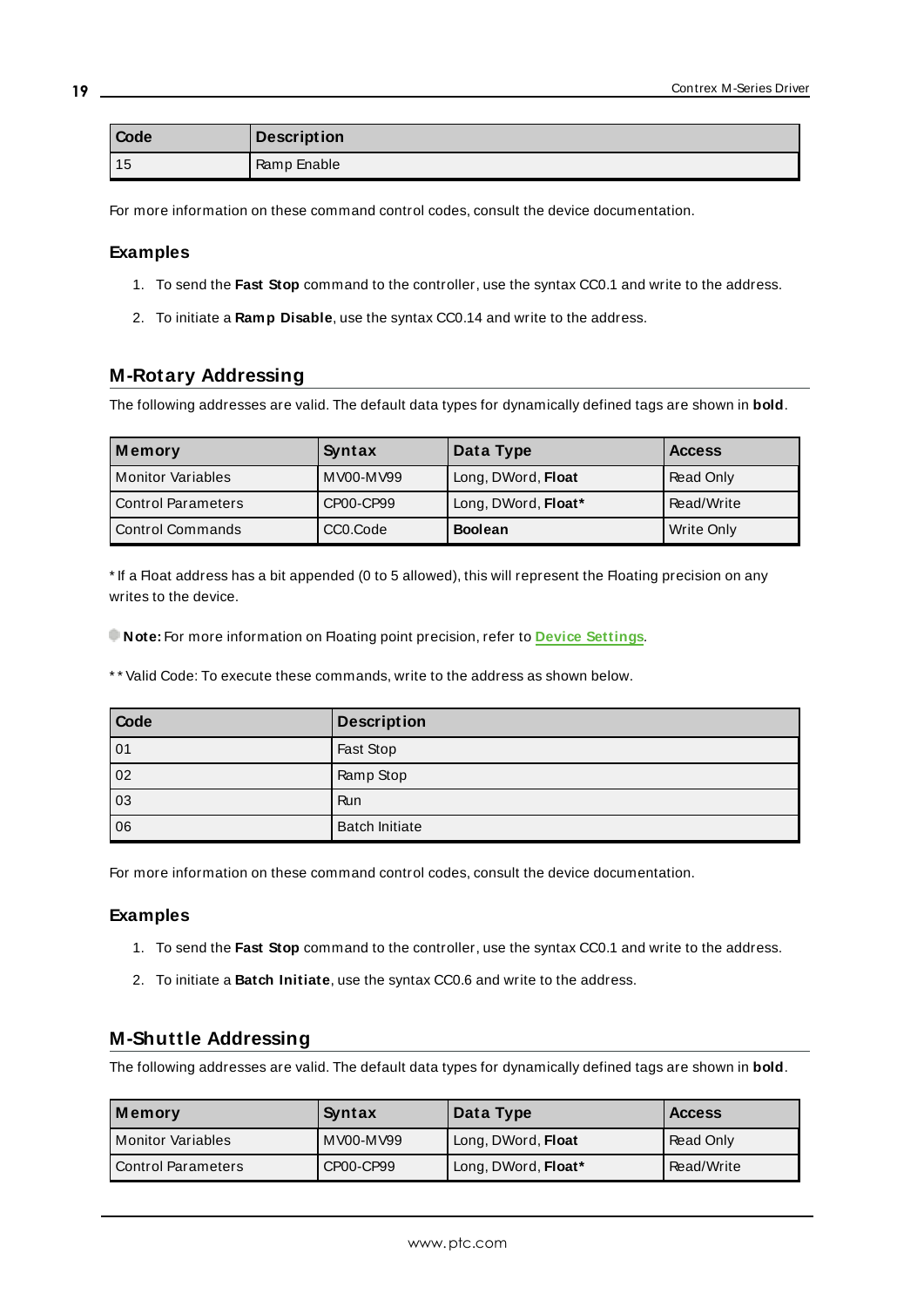| Memory             | Syntax   | Data Type      | <b>Access</b> |
|--------------------|----------|----------------|---------------|
| l Control Commands | CCO.Code | <b>Boolean</b> | Write Only    |

\* If a Float address has a bit appended (0 to 5 allowed), this will represent the Floating precision on any writes to the device.

**Note:** For more information on Floating point precision, refer to **Device [Settings](#page-14-0)**.

\* \* Valid Code: To execute these commands, write to the address as shown below.

| Code | <b>Description</b> |
|------|--------------------|
| 01   | Fast Stop          |
| 03   | <b>Run</b>         |
| 04   | Home Return        |
| 05   | Home Seek          |
| 06   | Home Set           |
| 07   | <b>Batch Reset</b> |
| 08   | Setpoint Select 1  |
| 09   | Setpoint Select 2  |
| 10   | Setpoint Select 3  |
| 11   | Setpoint Select 4  |

For more information on these command control codes, consult the device documentation.

#### **Examples**

- 1. To send the **Fast Stop** command to the controller, use the syntax CC0.1 and write to the address.
- 2. To initiate a **Home Return**, use the syntax CC0.4 and write to the address.

### <span id="page-19-0"></span>**M-Track Addressing**

The following addresses are valid. The default data types for dynamically defined tags are shown in **bold**.

| Memory                   | Syntax                | Data Type           | <b>Access</b> |
|--------------------------|-----------------------|---------------------|---------------|
| <b>Monitor Variables</b> | MV00-MV99             | Long, DWord, Float  | Read Only     |
| l Control Parameters     | CP00-CP99             | Long, DWord, Float* | Read/Write    |
| l Control Commands       | CC <sub>0</sub> .Code | <b>Boolean</b>      | Write Only    |

\* If a Float address has a bit appended (0 to 5 allowed), this will represent the Floating precision on any writes to the device.

**Note:** For more information on Floating point precision, refer to **Device [Settings](#page-14-0)**.

\*\* Valid Code: To execute these commands, write to the address as shown below.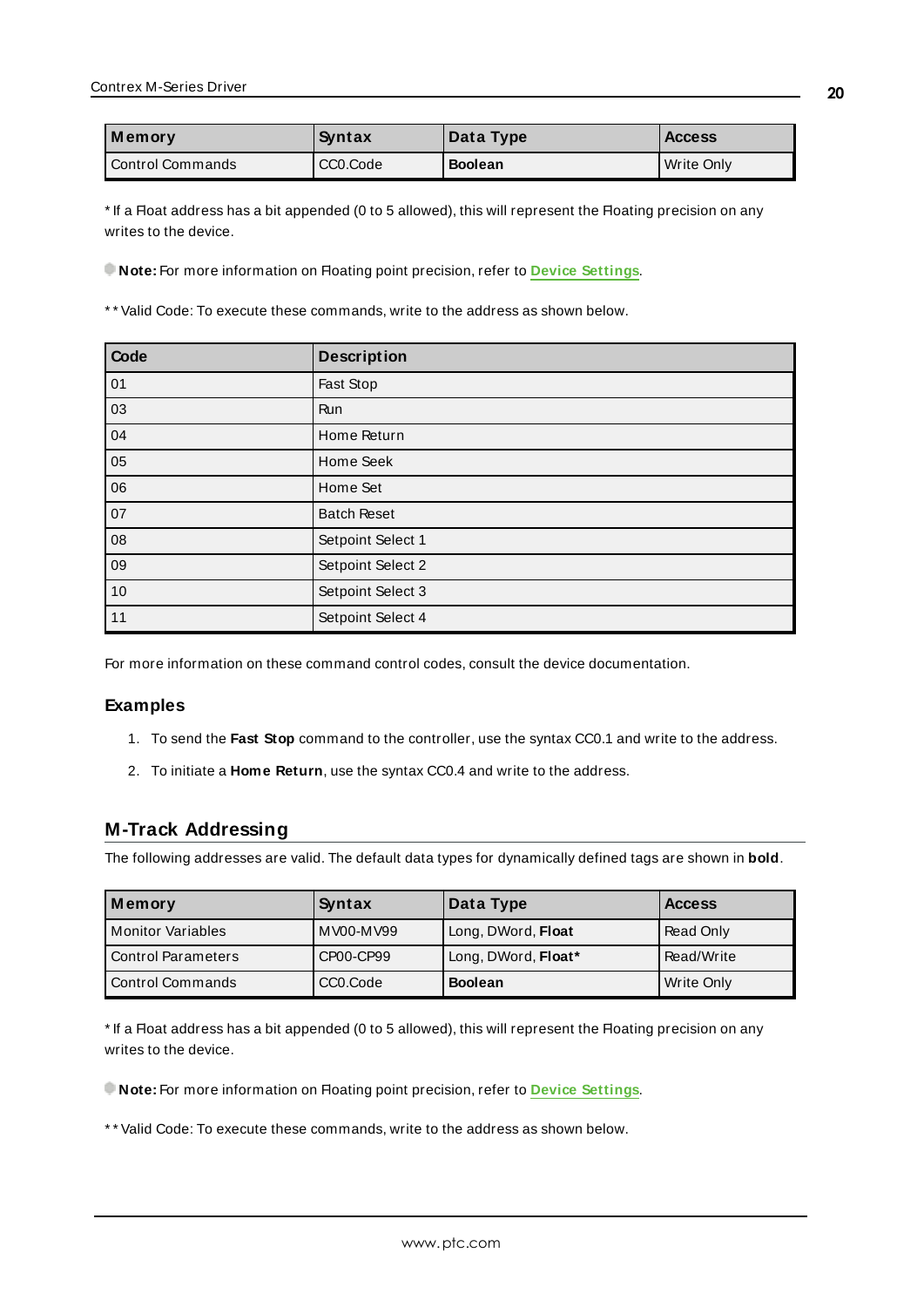| Code            | <b>Description</b>    |
|-----------------|-----------------------|
| $\overline{01}$ | Fast Stop             |
| $\overline{02}$ | Ramp Stop             |
| $\overline{03}$ | Run                   |
| $\boxed{04}$    | Enable Leader Mode    |
| 05              | Enable Follower Mode  |
| $\overline{06}$ | <b>Batch Initiate</b> |

For more information on these command control codes, consult the device documentation.

#### **Examples**

- 1. To send the **Fast Stop** command to the controller, use the syntax CC0.1 and write to the address.
- 2. To initiate a **Batch Initiate**, use the syntax CC0.6 and write to the address.

# <span id="page-20-0"></span>**M-Traverse Addressing**

The following addresses are valid. The default data types for dynamically defined tags are shown in **bold**.

| Memory                   | Syntax                | Data Type           | <b>Access</b> |
|--------------------------|-----------------------|---------------------|---------------|
| <b>Monitor Variables</b> | MV00-MV99             | Long, DWord, Float  | Read Only     |
| Control Parameters       | CP00-CP99             | Long, DWord, Float* | Read/Write    |
| Control Commands         | CC <sub>0</sub> .Code | <b>Boolean</b>      | Write Only    |

\* If a Float address has a bit appended (0 to 5 allowed), this will represent the Floating precision on any writes to the device.

**Note:** For more information on Floating point precision, refer to **Device [Settings](#page-14-0)**.

\* \* Valid Code: To execute these commands, write to the address as shown below.

| Code | <b>Description</b> |
|------|--------------------|
| 01   | Fast Stop          |
| 03   | <b>Run</b>         |
| 04   | Home Return        |
| 05   | Home Seek          |
| 06   | Home Set           |
| 07   | <b>Batch Reset</b> |
| 08   | Setpoint Select 1  |
| 09   | Setpoint Select 2  |
| 10   | Setpoint Select 3  |
| 11   | Setpoint Select 4  |

For more information on these command control codes, consult the device documentation.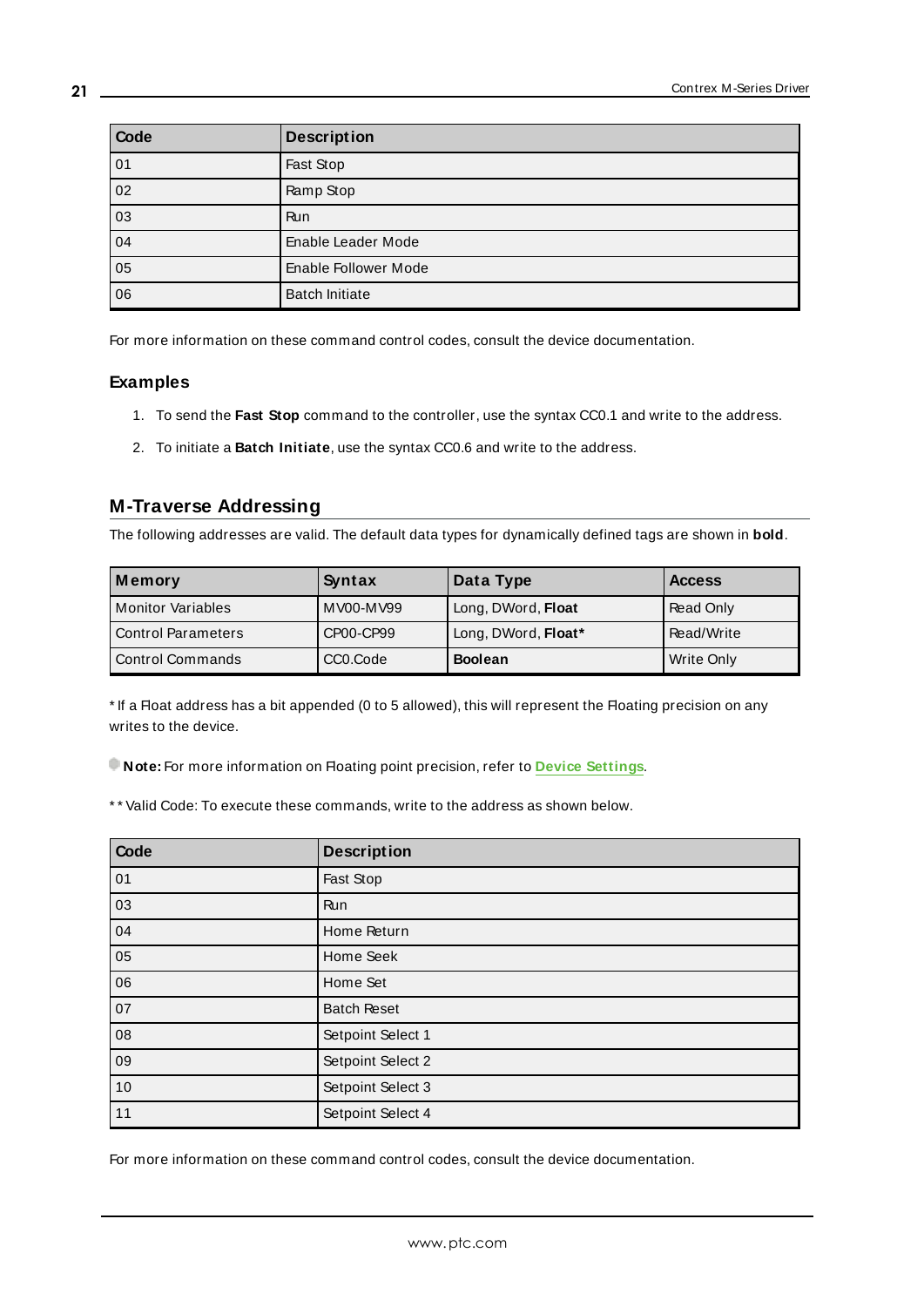#### **Examples**

- 1. To send the **Fast Stop** command to the controller, use the syntax CC0.1 and write to the address.
- 2. To initiate a **Home Return**, use the syntax CC0.4 and write to the address.

### <span id="page-21-0"></span>**M-Trim Addressing**

The following addresses are valid. The default data types for dynamically defined tags are shown in **bold**.

| Memory                    | Syntax                | Data Type           | <b>Access</b> |
|---------------------------|-----------------------|---------------------|---------------|
| <b>Monitor Variables</b>  | MV00-MV99             | Short, Word, Float  | Read Only     |
| <b>Control Parameters</b> | CP00-CP99             | Short, Word, Float* | Read/Write    |
| <b>Control Commands</b>   | CC <sub>0</sub> .Code | <b>Boolean</b>      | Write Only    |

\* If a Float address has a bit appended (0 to 5 allowed), this will represent the Floating precision on any writes to the device.

**Note:** For more information on Floating point precision, refer to **Device [Settings](#page-14-0)**.

\* \* Valid Code: To execute these commands, write to the address as shown below.

| Code | <b>Description</b>          |
|------|-----------------------------|
| 01   | Fast Stop                   |
| 02   | Ramp Stop                   |
| 03   | Run                         |
| 04   | Enable Primary Mode         |
| 05   | Enable Secondary Mode       |
| 06   | Forward                     |
| 07   | Reverse                     |
| 08   | Enable Closed Loop          |
| 09   | Enable Open Loop            |
| 10   | Enable Primary Setpoint 1   |
| 11   | Enable Primary Setpoint 2   |
| 12   | Enable Secondary Setpoint 3 |
| 13   | Enable Secondary Setpoint 4 |
| 14   | Ramp Disable                |
| 15   | Ramp Enable                 |

For more information on these command control codes, consult the device documentation.

#### **Examples**

- 1. To send the **Fast Stop** command to the controller, use the syntax CC0.1 and write to the address.
- 2. To initiate a **Ramp Disable**, use the syntax CC0.14 and write to the address.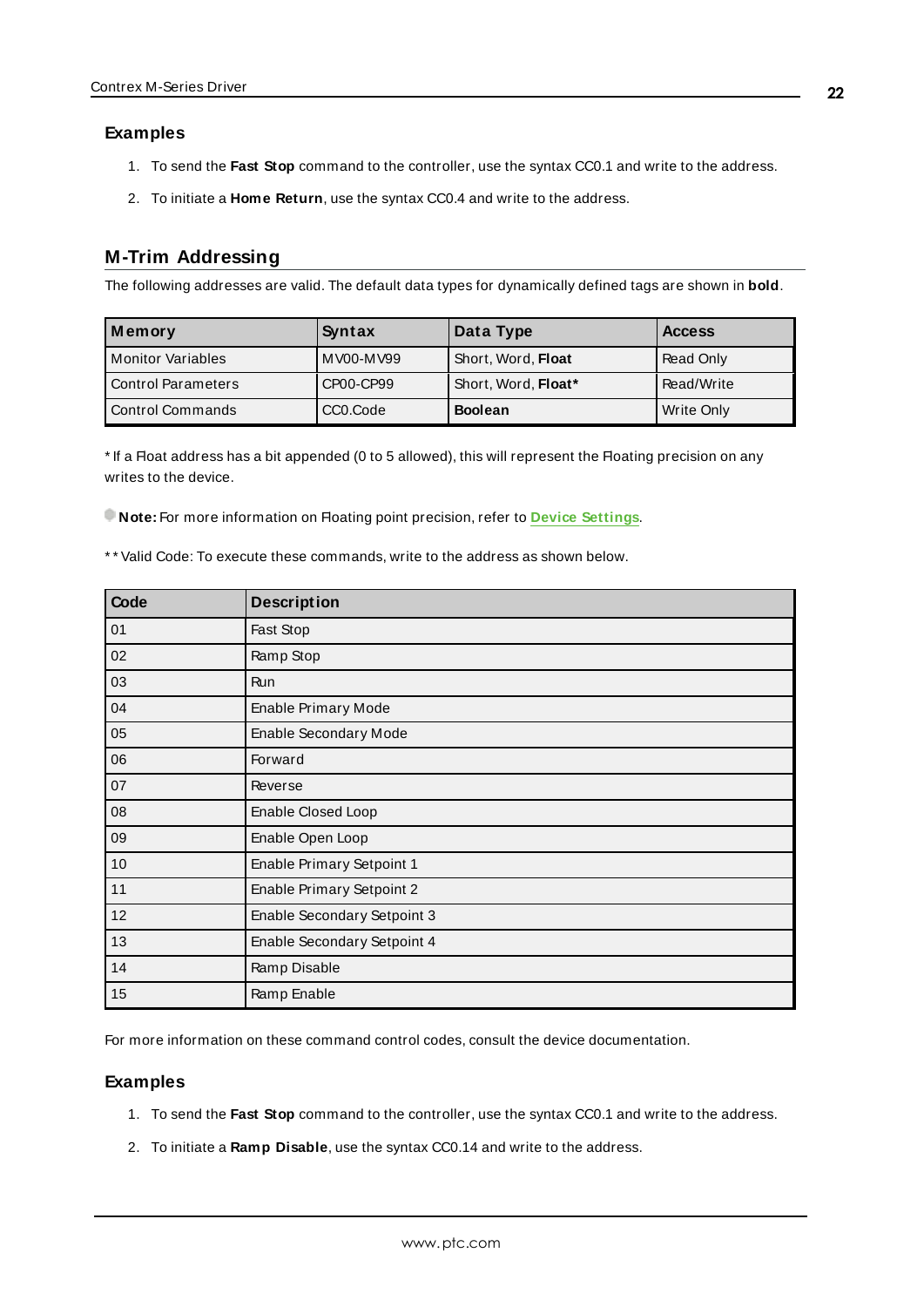# <span id="page-22-0"></span>**ML-Drive Addressing**

The following addresses are valid. The default data types for dynamically defined tags are shown in **bold**.

| Memory              | Syntax                | Data Type           | <b>Access</b> |
|---------------------|-----------------------|---------------------|---------------|
| l Monitor Variables | MV00-MV99             | Short, Word, Float  | Read Only     |
| Control Parameters  | CP00-CP99             | Short, Word, Float* | Read/Write    |
| Control Commands    | CC <sub>0</sub> .Code | <b>Boolean</b>      | Write Only    |

\* If a Float address has a bit appended (0 to 5 allowed), this will represent the Floating precision on any writes to the device.

**Note:** For more information on Floating point precision, refer to **Device [Settings](#page-14-0)**.

\* \* Valid Code: To execute these commands, write to the address as shown below.

| Code            | <b>Description</b>   |
|-----------------|----------------------|
| 01              | Fast Stop            |
| $\overline{02}$ | Ramp Stop            |
| $\overline{03}$ | Run                  |
| $\overline{04}$ | Enable Leader Mode   |
| $\overline{05}$ | Enable Follower Mode |
| $\overline{10}$ | Enable Setpoint 1    |
| $\overline{11}$ | Enable Setpoint 2    |
| $\overline{12}$ | Enable Setpoint 3    |
| $\overline{13}$ | Enable Setpoint 4    |

For more information on these command control codes, consult the device documentation.

#### **Examples**

- 1. To send the **Fast Stop** command to the controller, use the syntax CC0.1 and write to the address.
- 2. To initiate a **Ramp Stop**, use the syntax CC0.2 and write to the address.

### <span id="page-22-1"></span>**ML-Trim Addressing**

The following addresses are valid. The default data types for dynamically defined tags are shown in **bold**.

| Memory             | Syntax                | Data Type           | <b>Access</b> |
|--------------------|-----------------------|---------------------|---------------|
| Monitor Variables  | MV00-MV99             | Short, Word, Float  | Read Only     |
| Control Parameters | CP00-CP99             | Short, Word, Float* | Read/Write    |
| Control Commands   | CC <sub>0</sub> .Code | <b>Boolean</b>      | Write Only    |

\* If a Float address has a bit appended (0 to 5 allowed), this will represent the Floating precision on any writes to the device.

**23**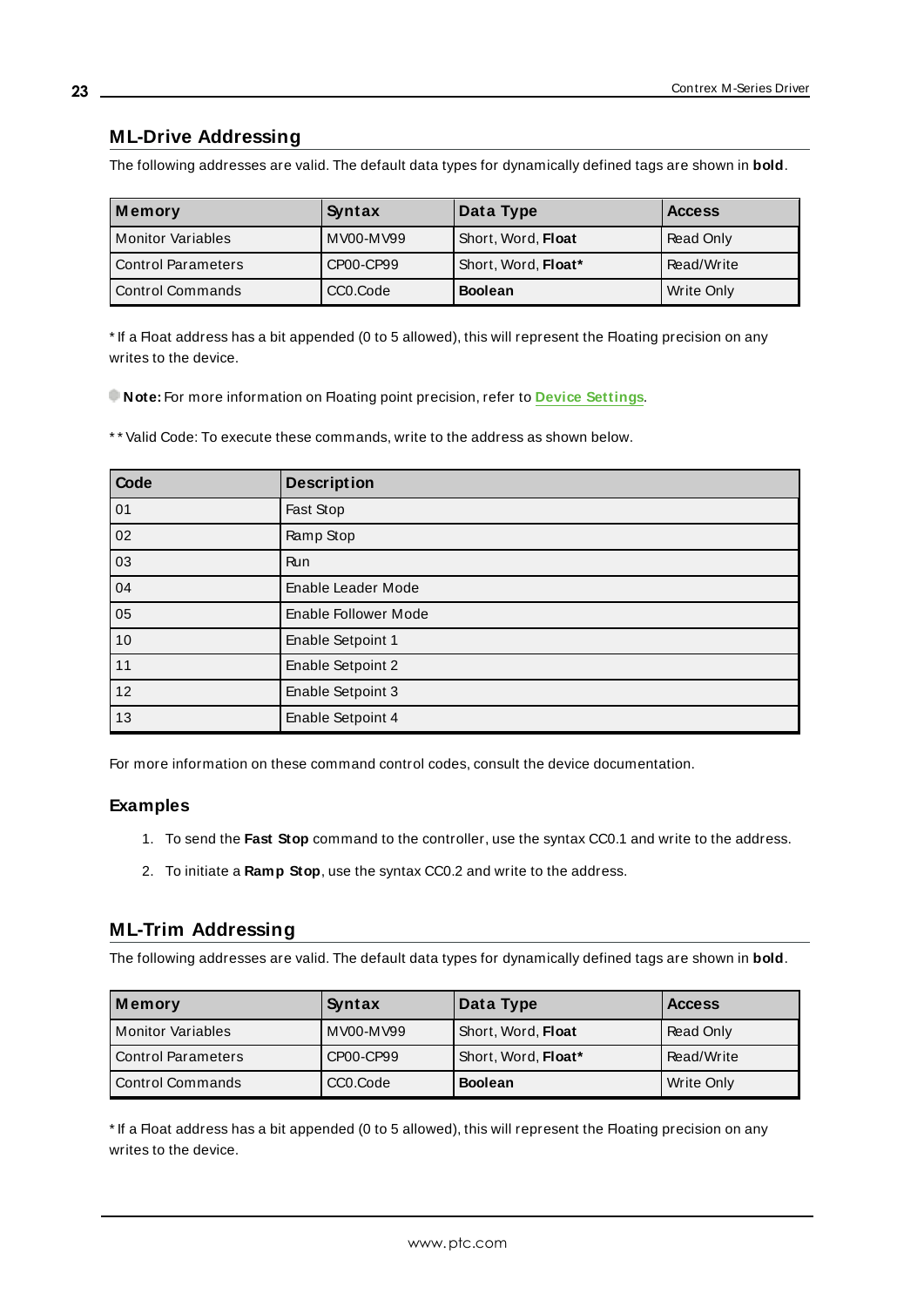**Note:** For more information on Floating point precision, refer to **Device [Settings](#page-14-0)**.

\* \* Valid Code: To execute these commands, write to the address as shown below.

| Code | <b>Description</b>          |
|------|-----------------------------|
| 01   | Fast Stop                   |
| 02   | Ramp Stop                   |
| 03   | <b>Run</b>                  |
| 04   | Enable Leader Mode          |
| 05   | <b>Enable Follower Mode</b> |
| 10   | Enable Setpoint 1           |
| 11   | Enable Setpoint 2           |
| 12   | Enable Setpoint 3           |
| 13   | Enable Setpoint 4           |

For more information on these command control codes, consult the device documentation.

### **Examples**

- 1. To send the **Fast Stop** command to the controller, use the syntax CC0.1 and write to the address.
- 2. To initiate a **Ramp Stop**, use the syntax CC0.2 and write to the address.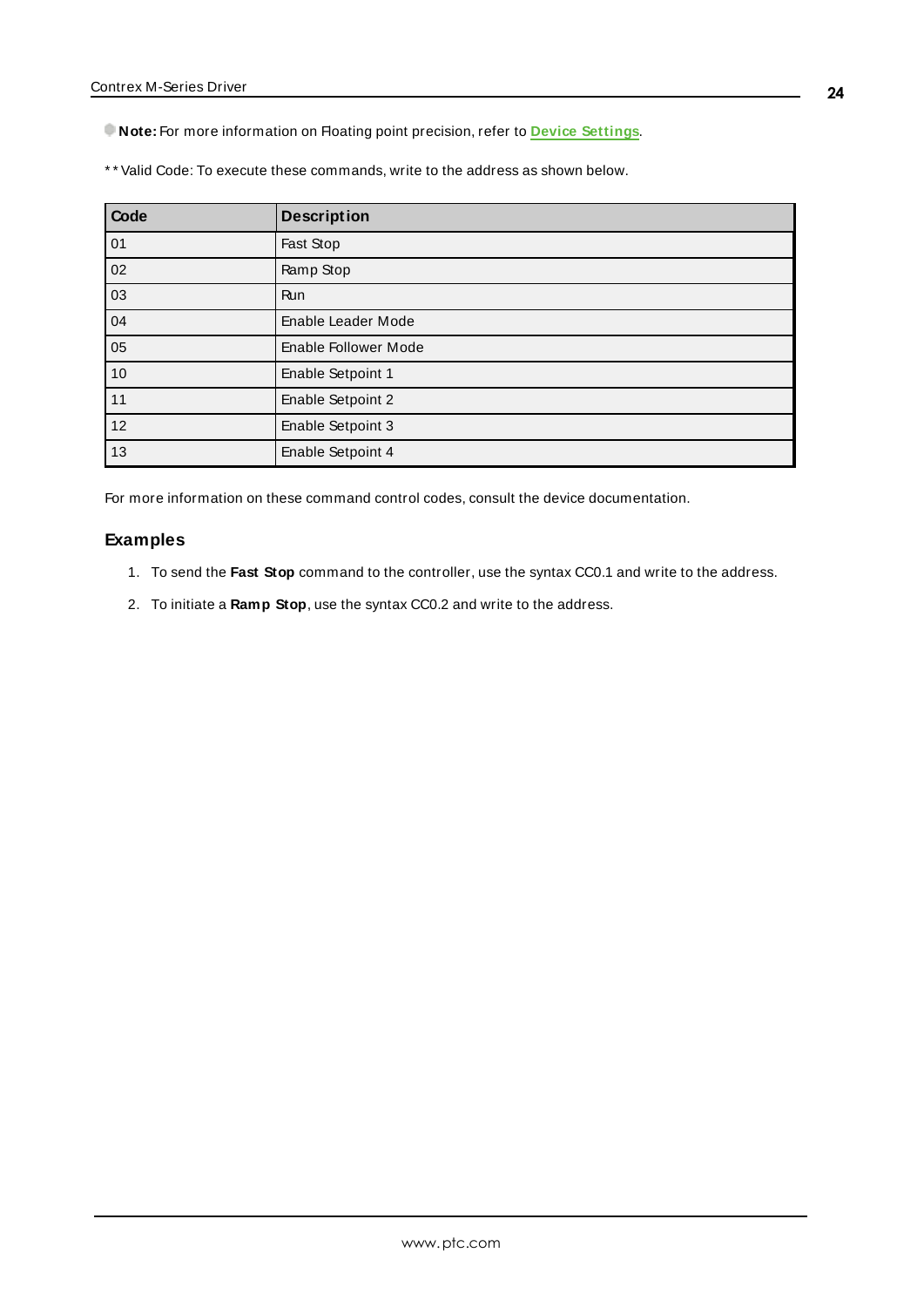# <span id="page-24-0"></span>**Error Descriptions**

The following error/warning messages may be generated. Click on the link for a description of the message.

#### **Address Validation**

**[M issing](#page-24-1) address Device address ['<address>'](#page-24-2) contains a syntax error Address ['<address>'](#page-25-0) is out of range for the specified device or register Device address ['<address>'](#page-25-1) is not supported by model '<model name>' Data Type '<type>' is not valid for device address ['<address>'](#page-25-2) Device address ['<address>'](#page-25-3) is Read Only**

#### **Serial Communications**

**[COM n](#page-26-0) does not exist Error [opening](#page-26-1) COM n COM n is in use by another [application](#page-26-2) Unable to set comm [parameters](#page-26-3) on COM n [Communications](#page-26-4) error on '<channel name>' [<error mask>]**

### **Device Status Messages**

**Device '<device name>' is not [responding](#page-27-0)**

#### **Device Specific Messages**

**Unable to write to ['<address>'](#page-27-1) on device '<device name>.' Contrex Error (<error code>) <error [description>](#page-27-1) [Deactivating](#page-28-0) Tag '<address>' on device '<device name>.' Contrex Error (<error code>) <error [description>](#page-28-0)**

### <span id="page-24-1"></span>**Missing address**

**Error Type:** Warning

### **Possible Cause:**

A tag address that has been specified dynamically has no length.

#### **Solution:**

<span id="page-24-2"></span>Re-enter the address in the client application.

### **Device address '<address>' contains a syntax error**

# **Error Type:**

Warning

#### **Possible Cause:**

A tag address that has been specified dynamically contains one or more invalid characters.

#### **Solution:**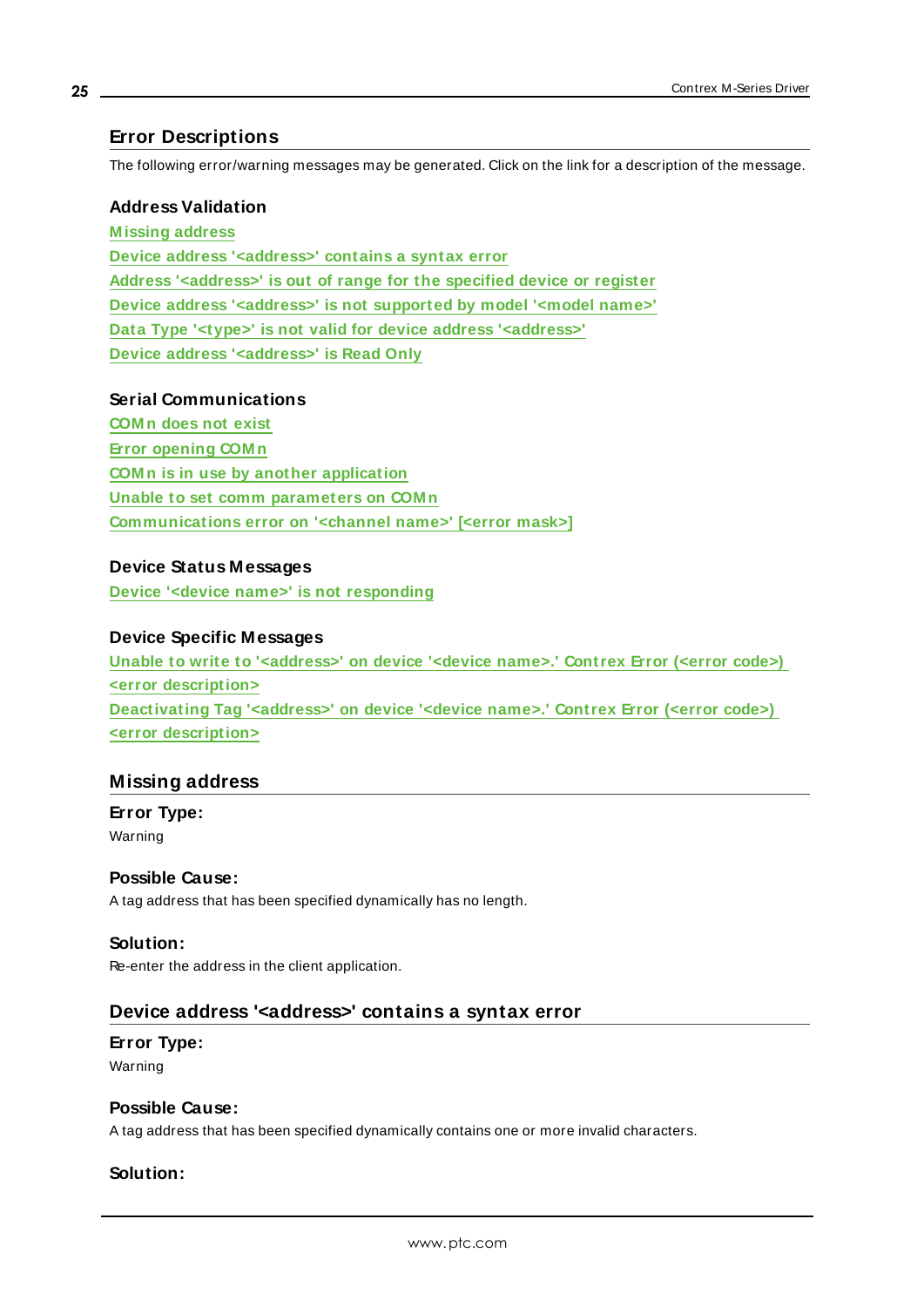<span id="page-25-0"></span>Re-enter the address in the client application.

### **Address '<address>' is out of range for the specified device or register**

#### **Error Type:**

Warning

#### **Possible Cause:**

A tag address that has been specified dynamically references a location that is beyond the range of supported locations for the device.

#### **Solution:**

<span id="page-25-1"></span>Verify the address is correct; if it is not, re-enter it in the client application.

### **Device address '<address>' is not supported by model '<model name>'**

#### **Error Type:**

Warning

#### **Possible Cause:**

A tag address that has been specified dynamically references a location that is valid for the communications protocol but not supported by the target device.

#### **Solution:**

Verify the address is correct; if it is not, re-enter it in the client application. Also verify that the selected model name for the device is correct.

### <span id="page-25-2"></span>**Data Type '<type>' is not valid for device address '<address>'**

#### **Error Type:**

Warning

#### **Possible Cause:**

A tag address that has been specified dynamically has been assigned an invalid data type.

#### **Solution:**

<span id="page-25-3"></span>Modify the requested data type in the client application.

#### **Device address '<address>' is Read Only**

#### **Error Type:**

Warning

#### **Possible Cause:**

A tag address that has been specified dynamically has a requested access mode that is not compatible with what the device supports for that address.

#### **Solution:**

Change the access mode in the client application.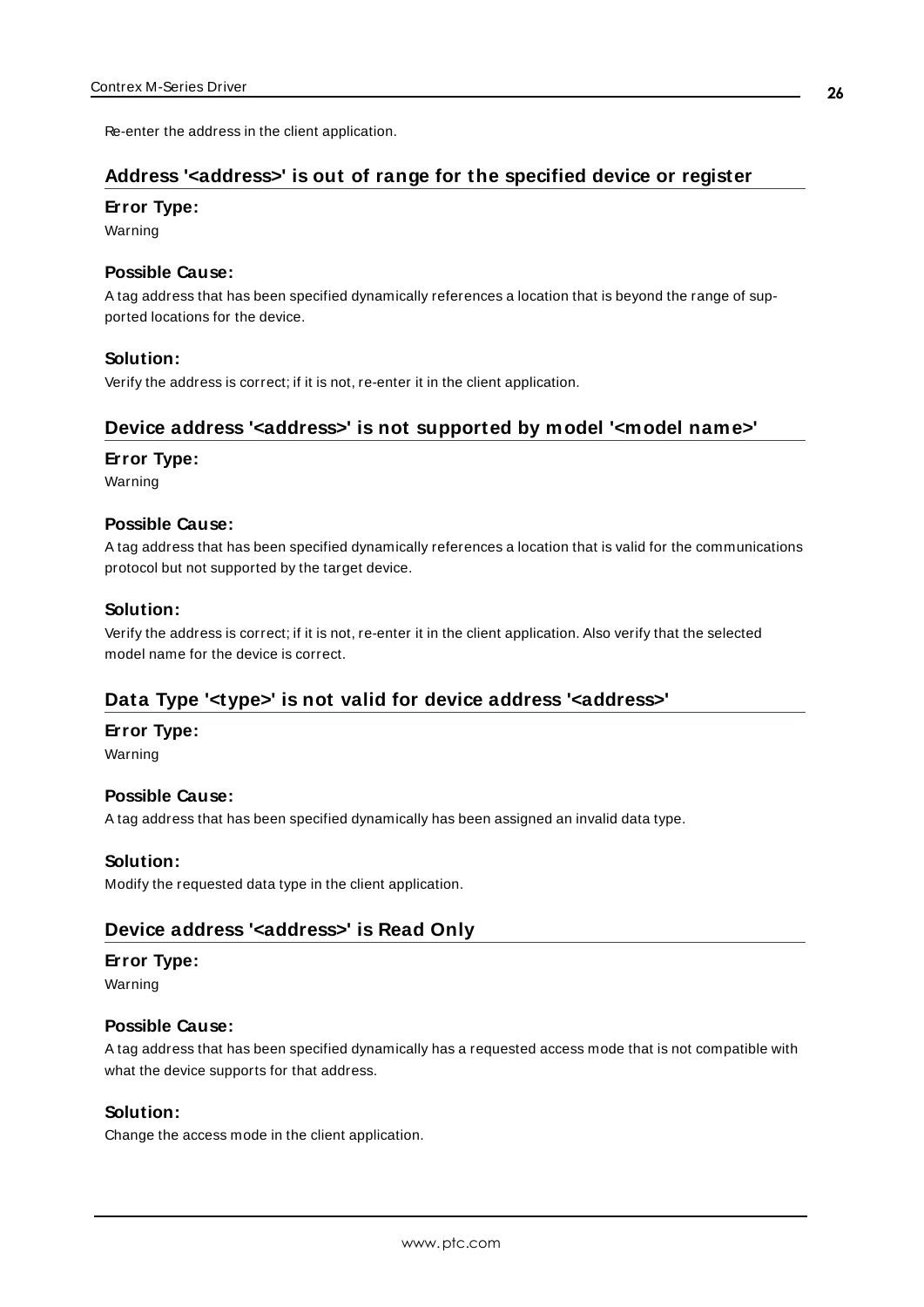### <span id="page-26-0"></span>**COMn does not exist**

#### **Error Type:**

Fatal

# **Possible Cause:**

The specified COM port is not present on the target computer.

### **Solution:**

<span id="page-26-1"></span>Verify that the proper COM port has been selected.

# **Error opening COMn**

#### **Error Type:**

Fatal

#### **Possible Cause:**

The specified COM port could not be opened due to an internal hardware or software problem on the target computer.

#### **Solution:**

<span id="page-26-2"></span>Verify that the COM port is functional and may be accessed by other Windows applications.

# **COMn is in use by another application**

# **Error Type:**

Fatal

#### **Possible Cause:**

The serial port assigned to a device is being used by another application.

#### **Solution:**

Verify that the correct port has been assigned to the channel. Also verify that only one copy of the current project is running.

### <span id="page-26-3"></span>**Unable to set comm parameters on COMn**

#### **Error Type:**

Fatal

#### **Possible Cause:**

The serial parameters for the specified COM port are not valid.

#### **Solution:**

<span id="page-26-4"></span>Verify the serial parameters and make any necessary changes.

# **Communications error on '<channel name>' [<error mask>]**

# **Error Type:**

Serious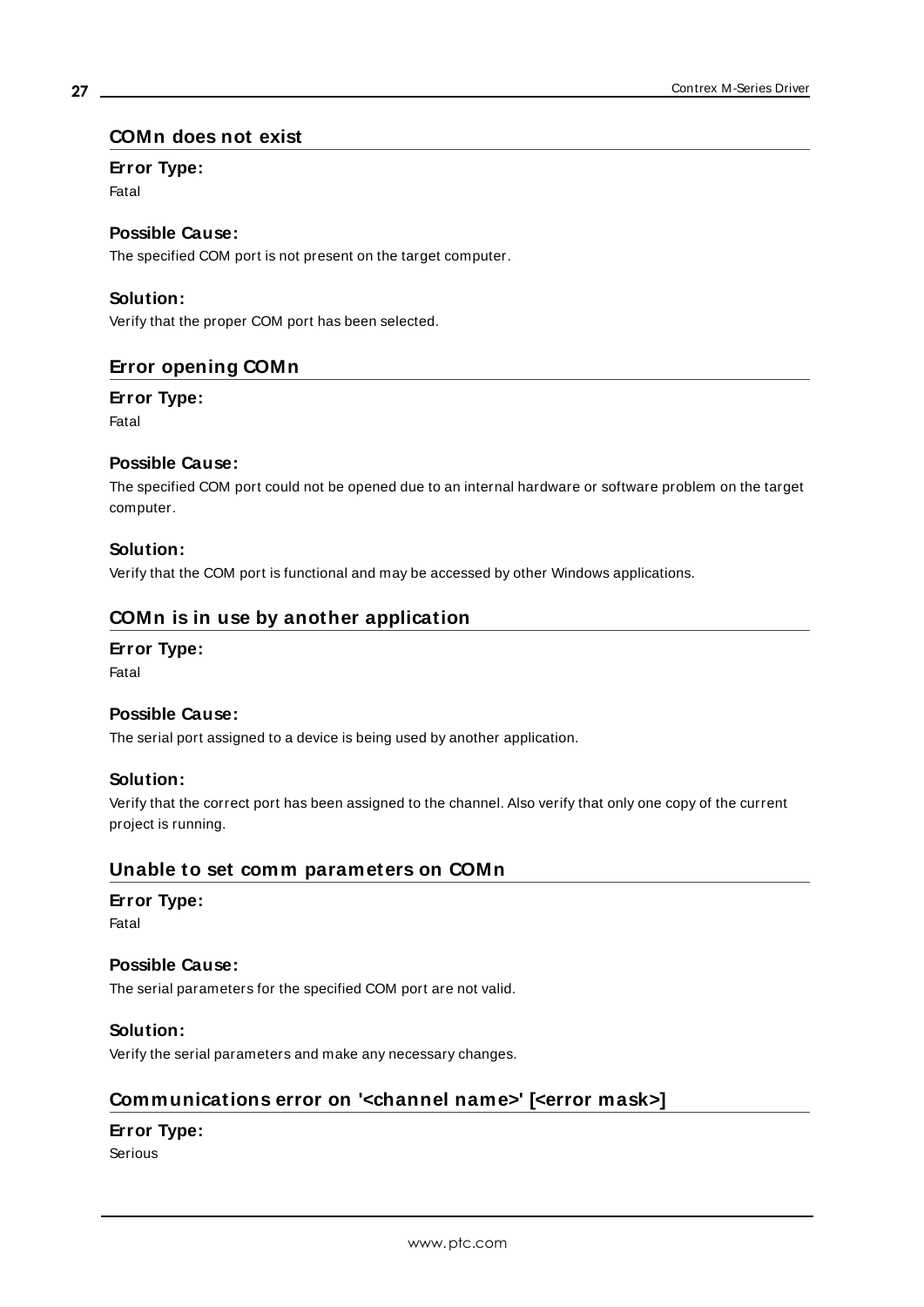### **Error Mask Definitions:**

<span id="page-27-4"></span><span id="page-27-3"></span><span id="page-27-2"></span>**B**= Hardware break detected. **F**= Framing error. **E**= I/O error. **O**= Character buffer overrun. **R**= RXbuffer overrun. **P**= Received byte parity error. **T**= TX buffer full.

#### **Possible Cause:**

- 1. The serial connection between the device and the host PC is bad.
- 2. The communications parameters for the serial connection are incorrect.

#### **Solution:**

- 1. Verify the cabling between the PC and the device.
- 2. Verify that the specified communications parameters match those of the device.

# <span id="page-27-0"></span>**Device '<device name>' is not responding**

#### **Error Type:**

Serious

#### **Possible Cause:**

- 1. The serial connection between the device and the host PC is broken.
- 2. The communications parameters for the serial connection or incorrect.
- 3. The named device may have been assigned an incorrect Network ID.
- 4. The response from the device took longer to receive than the amount of time specified in the "Request Timeout" device setting.

#### **Solution:**

- 1. Verify the cabling between the PC and the device.
- 2. Verify that the specified communications parameters match those of the device.
- 3. Verify that the Network ID given to the named device matches that of the actual device.
- 4. Increase the Request Timeout setting so that the entire response can be handled.

# <span id="page-27-1"></span>**Unable to write to '<address>' on device '<device name>.' Contrex Error (<error code>) <error description>**

#### **Error Type:**

Serious

#### **Possible Cause:**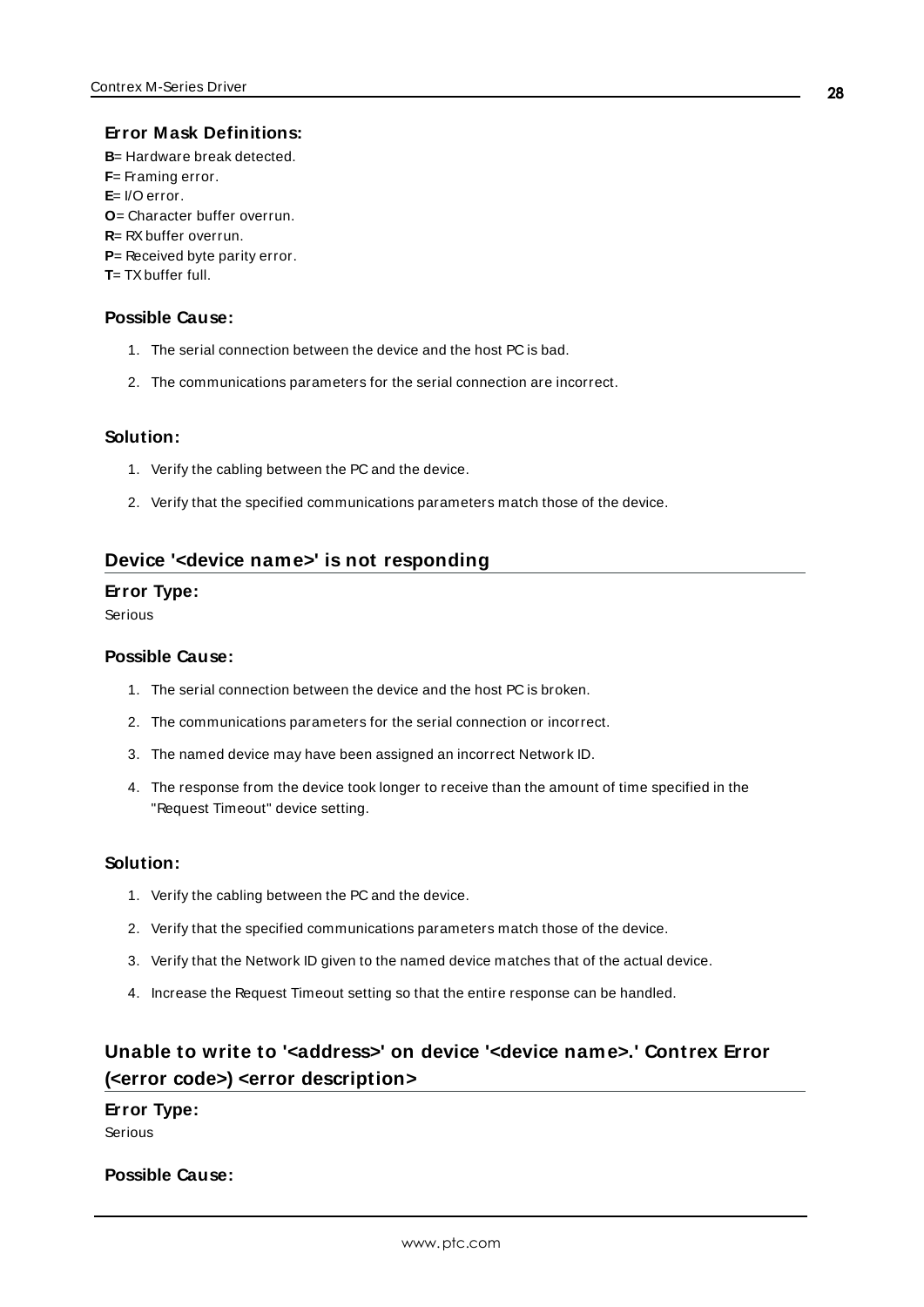- 1. The serial connection between the device and the host PC is broken.
- 2. The communications parameters for the serial connection are incorrect.
- 3. The named device may have been assigned an incorrect Network ID.
- 4. The address that is being written to is invalid or the data is out of range.

#### **Solution:**

- 1. Verify the cabling between the PC and the device.
- 2. Verify the specified communications parameters match those of the device.
- 3. Verify that the Network ID given to the named device matches that of the actual device.
- 4. Verify that the address is valid in the controller. Use the Contrex Error Description to determine the cause of the error.

# **See Also: Error [Descriptions](#page-24-0)**

# <span id="page-28-0"></span>**Deactivating Tag '<address>' on device '<device name>.' Contrex Error (<error code>) <error description>**

# **Error Type:**

Serious

#### **Possible Cause:**

An attempt has been made to reference a nonexistent location in the specified device. The driver will deactivate the tag.

#### **Solution:**

Verify the tags assigned to addresses in the specified range on the device and eliminate ones that reference invalid locations. Use the Contrex Error Description that was returned to the driver to determine the cause of the error.

**See Also: Error [Descriptions](#page-24-0)**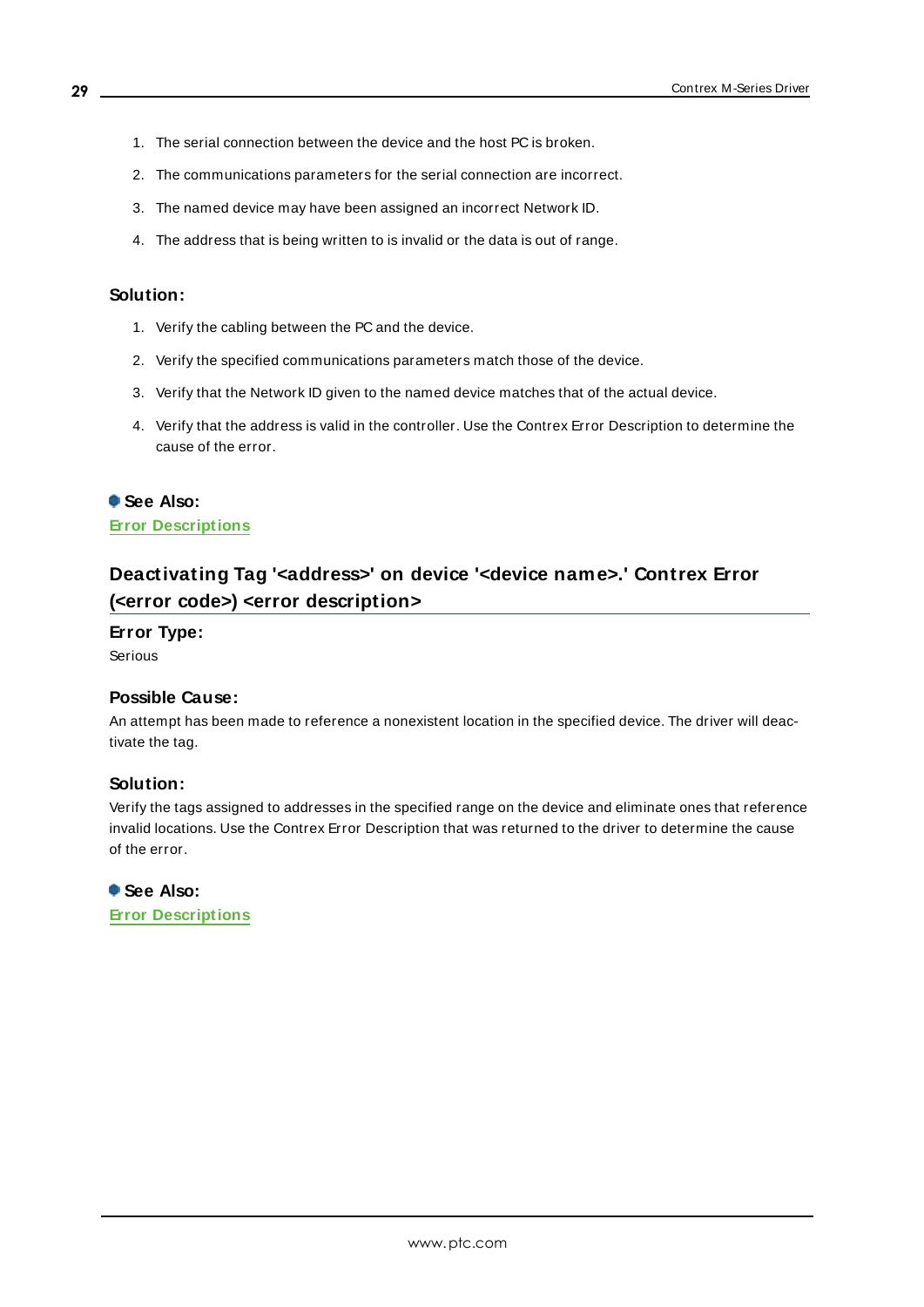# <span id="page-29-0"></span>Index

# **A**

Address '<address>' is out of range for the specified device or register [26](#page-25-0) Address Descriptions [17](#page-16-0) Attempts Before Timeout [14](#page-13-1) Auto-Demotion [14](#page-13-0)

# **B**

Boolean [16](#page-15-1)

# **C**

Channel Assignment [11](#page-10-1) Communications error on '<channel name>' [<error mask>] [27](#page-26-4) Communications Timeouts [13-14](#page-12-1) COMn does not exist [27](#page-26-0) COMn is in use by another application [27](#page-26-2) Connect Timeout [13](#page-12-2)

# **D**

Data Collection [12](#page-11-2) Data Type '<type>' is not valid for device address '<address>' [26](#page-25-2) Data Types Description [16](#page-15-0) Deactivating Tag '<address>' on device '<device name>.' Contrex Error (<error code>) <error descrip-tion> [29](#page-28-0) Demote on Failure [14](#page-13-2) Demotion Period [14](#page-13-3) Device '<device name>' is not responding [28](#page-27-0) Device address '< address>' contains a syntax error [25](#page-24-2) Device address '< address>' is not supported by model '< model name>' [26](#page-25-1) Device address '<address>' is Read Only [26](#page-25-3) Device ID [5](#page-4-1) Device Properties — Device Settings [15](#page-14-0) Discard Requests when Demoted [15](#page-14-2)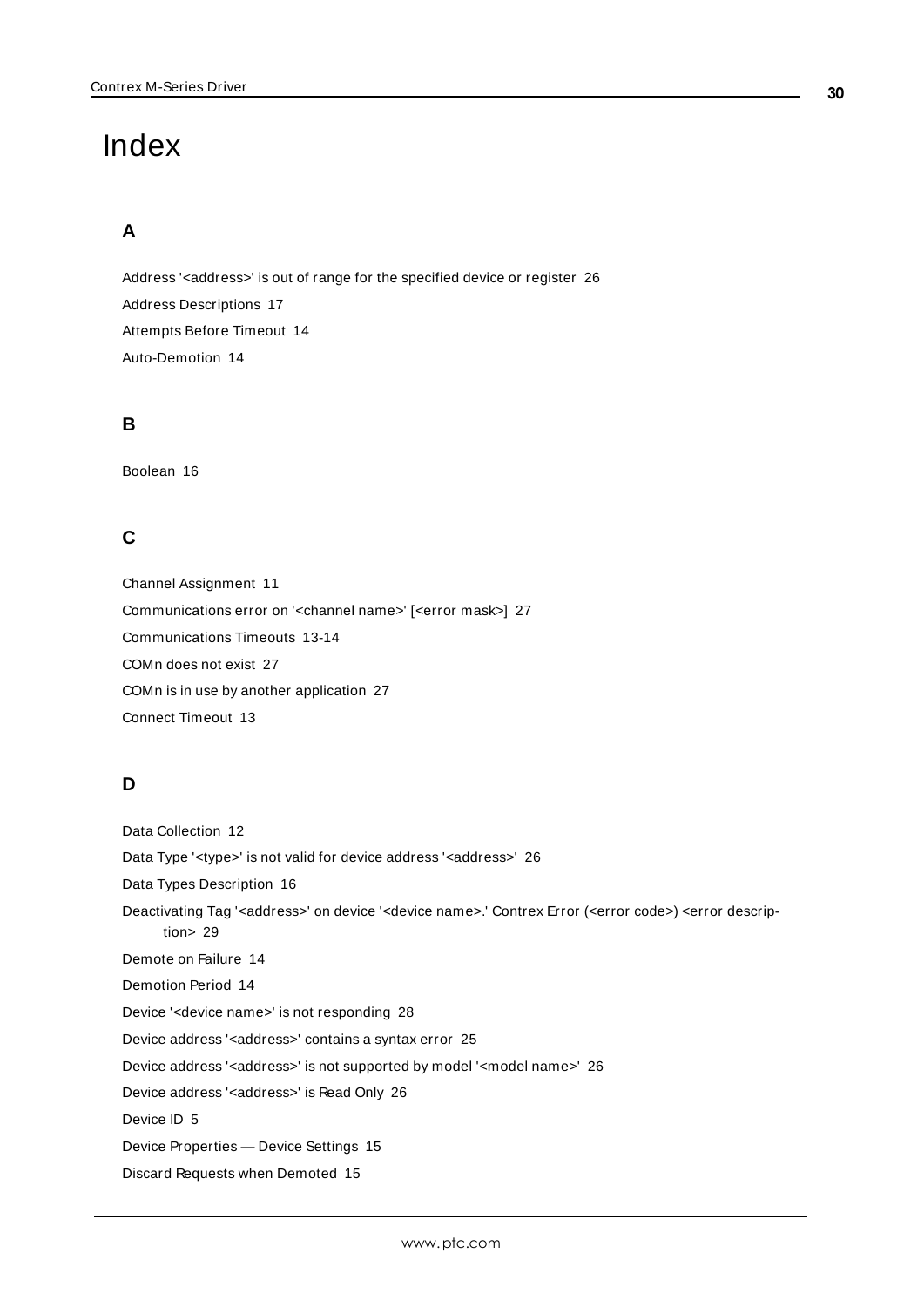Do Not Scan, Demand Poll Only [13](#page-12-3) Driver [11](#page-10-2) DWord [16](#page-15-2)

# **E**

Error Descriptions [25](#page-24-0) Error opening COMn [27](#page-26-1)

# **F**

Float [16](#page-15-3) Framing [28](#page-27-2)

# **G**

General [11](#page-10-0)

# **I**

ID [12](#page-11-3) Identification [11](#page-10-0) Initial Updates from Cache [13](#page-12-4) Inter-Request Delay [14](#page-13-4)

# **L**

Long [16](#page-15-4)

# **M**

M-Cut Addressing [17](#page-16-1) M-Drive Addressing [18](#page-17-0) M-Rotary Addressing [19](#page-18-0) M-Shuttle Addressing [19](#page-18-1) M-Track Addressing [20](#page-19-0) M-Traverse Addressing [21](#page-20-0) M-Trim Addressing [22](#page-21-0)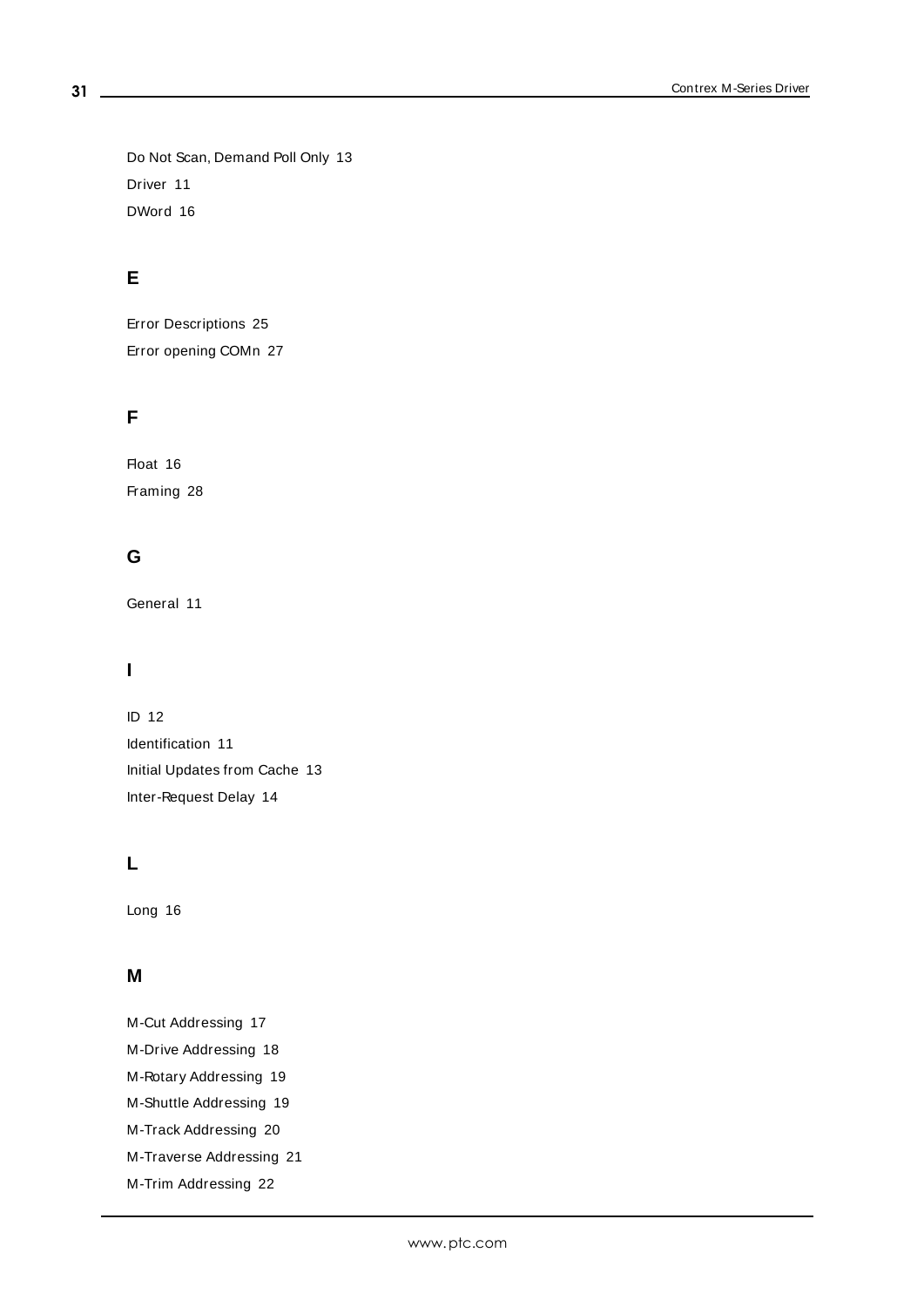Mask [27](#page-26-4) Missing address [25](#page-24-1) ML-Drive Addressing [23](#page-22-0) ML-Trim Addressing [23](#page-22-1) Model [11](#page-10-3)

# **N**

Name [11](#page-10-4) Network [5](#page-4-2)

# **O**

Operating Mode [12](#page-11-0) Overrun [28](#page-27-3) Overview [4](#page-3-1)

# **P**

Parity [28](#page-27-4)

# **R**

Redundancy [15](#page-14-1) Request Timeout [14](#page-13-5) Respect Tag-Specified Scan Rate [13](#page-12-5)

# **S**

Scan Mode [12](#page-11-4) Setup [5](#page-4-0) Simulated [12](#page-11-5)

# **T**

Timeouts to Demote [14](#page-13-6)